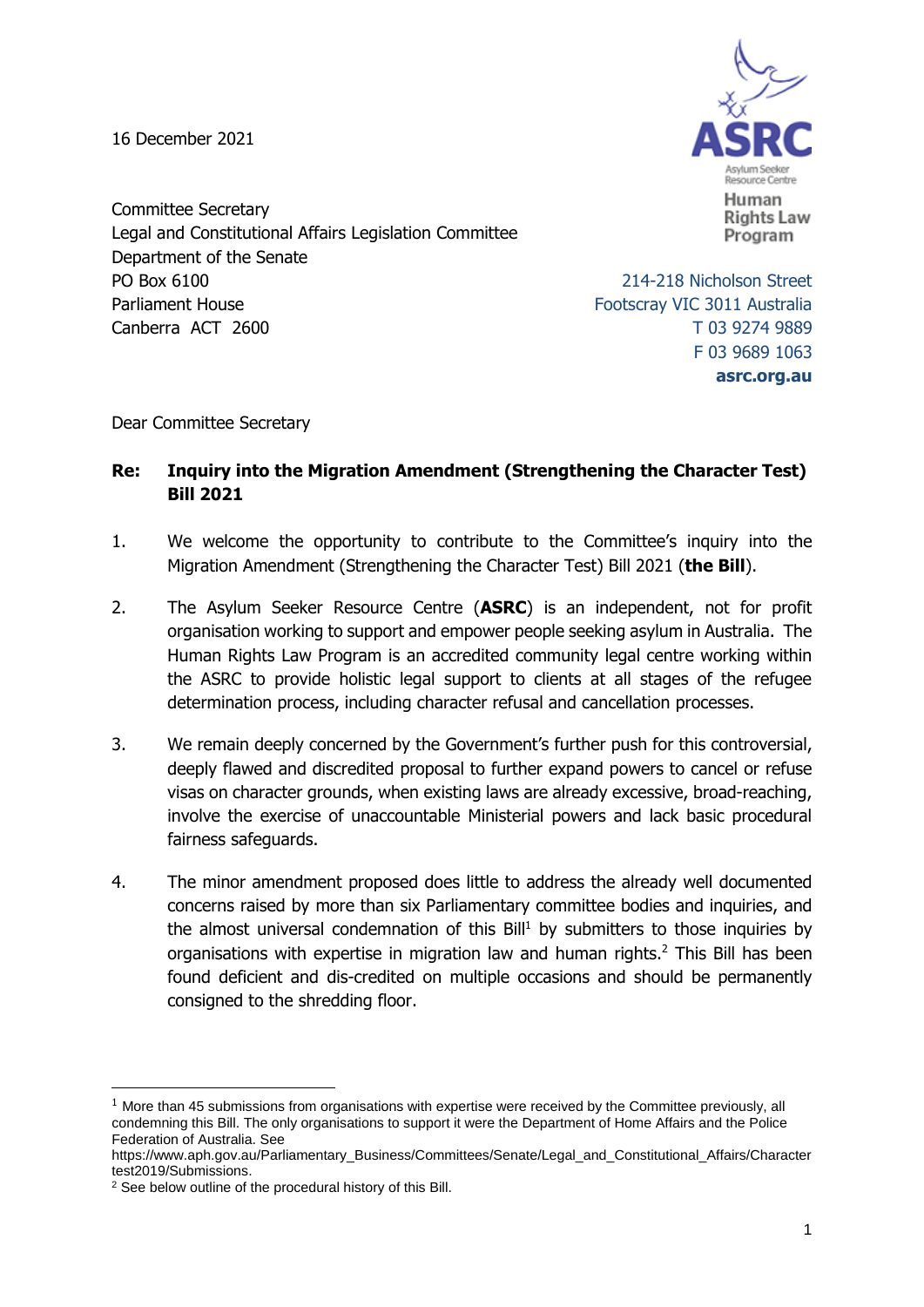- 5. The Bill would impact more people with their visas cancelled and also have even greater adverse impacts due to interaction with two further legal changes which have taken effect in 2021. The first was the commencement of Ministerial Direction 90 on 15 April 2021 which expanded the instances where a delegate may use their powers to refuse or cancel a visa.<sup>3</sup> This new Direction replaced Ministerial Direction 79, which itself replaced Direction 65, where each Direction has progressively expanded the grounds under which the Department may refuse or cancel a visa for character reasons. Even without this Bill the Government has already substantially expanded grounds for visa cancellation in 2021.
- 6. The second legal change was passage of the Migration Amendment (Clarifying International Obligations for Removal) Bill 2021 enacted in May 2021 which provides for indefinite detention, without court oversight, of those whose visas are cancelled or refused but who cannot be removed due to being owed protection obligations under a current "protection finding." This law now forces affected people to decide between lifelong indefinite detention or "voluntarily" returning to a country where the Federal Government recognises their life would be at risk.
- 7. The provisions of this Bill have predictably already caused significant disquiet in court decisions since enactment of this Law. Courts are being presented with evidence of the immense suffering and injustice caused to those impacted by indefinite administrative detention<sup>4</sup> and must grapple with the fact that these provisions constitute a blatant breach of Australia's obligations under the *International* Convention on Civil and Political Rights (ICCPR) and the Convention against Torture (CAT) and breach international law.<sup>5</sup>
- 8. The minor proposed amendments to earlier iterations of this Bill do not at all address our deep concerns with this Bill. Specifically, we are concerned that:
	- a. Defining a 'designated offence' by reference to maximum penalty rather than actual sentence imposed is illogical, arbitrary and disproportionate. It would produce grossly unjust results as visa cancellation can, in the words of Chief Justice Allsop create "potentially life destroying"<sup>6</sup> outcomes for affected people;
	- b. The Bill will greatly increase the number of refugees and others owed complementary protection obligations by Australia who will be indefinitely administratively detained in breach of basic human rights and international law;
	- c. The Bill does not achieve its stated purpose of providing greater protection to the Australian community and adds nothing to the existing legislative regime;

<sup>3</sup> See Direction No 90, Direction No. 90 - Migration Act 1958 - Direction under section 499 Visa refusal and cancellation under section 501 and revocation of a mandatory, 8 March 2021,

https://immi.homeaffairs.gov.au/support-subsite/files/ministerial-direction-no-90.pdf.

<sup>4</sup> *EPU19 v [Minister for Immigration, Citizenship, Migrant Services and Multicultural Affairs \(No 2\)](https://jade.io/article/872272?at.hl=epu)*

<sup>[2021]</sup> FCA 1536 (10 December 2021) (Perry J).

<sup>5</sup> See CJ Allsop's judgment in

*Acting Minister for Immigration, Citizenship, Migrant Services and Multicultural Affairs v CWY20* [2021] FCAFC 195, [1-15] noting that breach of Australia's treaty obligations is a breach of international law and a serious matter impacting assessment of the national interest.

<sup>6</sup> *Hands v Minister for Immigration and Border Protection* [2018] FCAFC 225 at [45].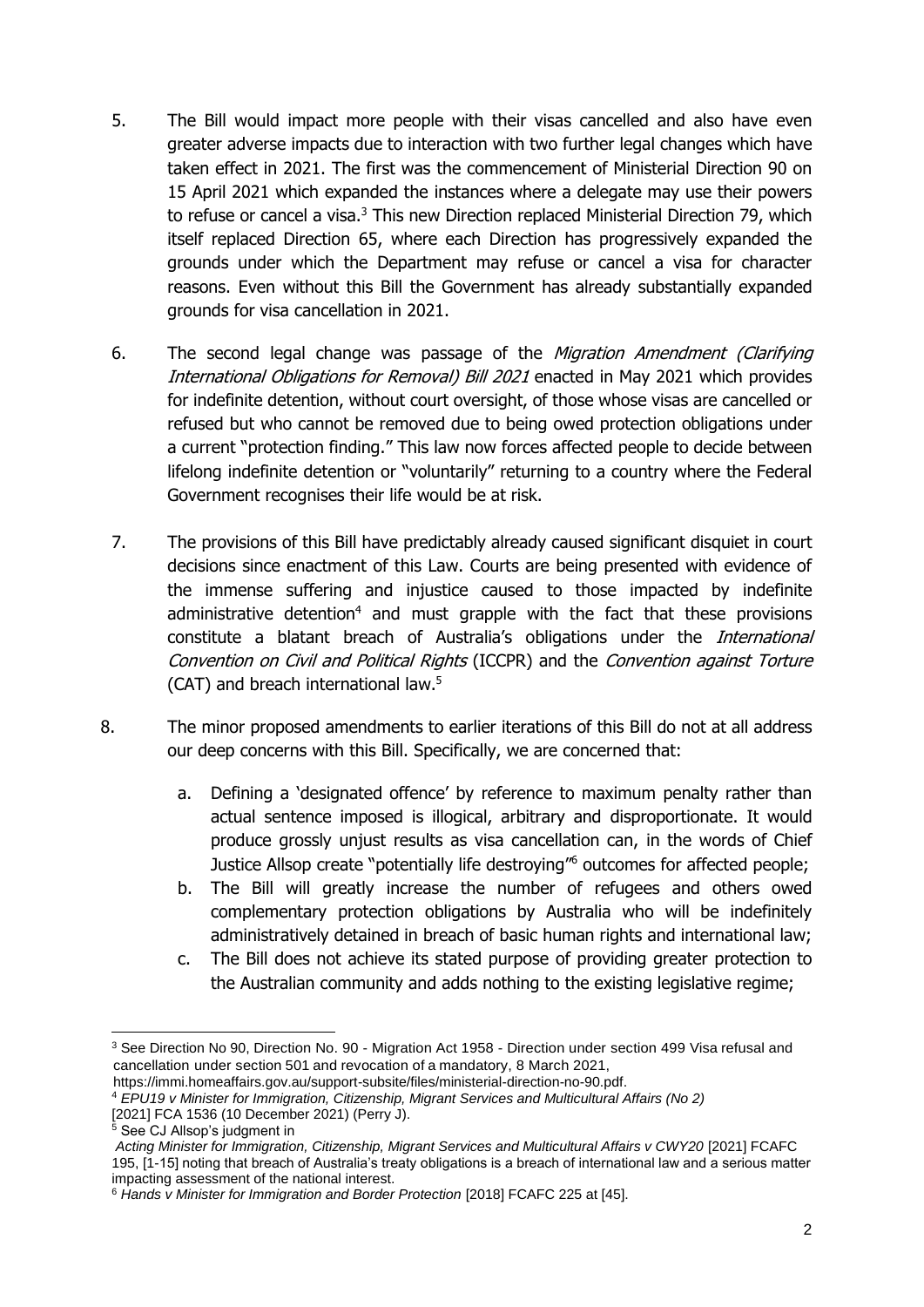- d. The Bill is poorly drafted and creates confusion and inconsistent treatment between people in different Australian states;
- e. The proposed amendments will unduly impact children and other vulnerable people, including survivor-victims of family violence and forced marriage;
- f. Convictions in a foreign country are often an unreliable and unjust basis for assessing character, particularly for those fleeing political persecution;
- g. The retrospective application of the Bill to offences committed and visa applications submitted prior to commencement undermines the rule of law;
- h. The Bill will create distortions and major caseload burdens for already overloaded criminal courts, and providers of legal assistance, as it creates major disincentives for people on visas to plead guilty, in order to avoid a conviction which may trigger visa cancellation.
- i. It will also increase caseload burdens for overstretched administrative and judicial bodies including the Department, the AAT and the Federal Court, as well as for providers of legal assistance, who are often acting pro bono.
- j. Australia's migration system should not be used as a method of doubly punishing those who have already been punished by the criminal justice system and also other affected third parties including children, spouses and other family members.
- 9. Overall, we believe there is no justification for the amendments proposed in the Bill, which seek only to serve a political agenda and will offer no greater protection or safety to the Australian community beyond what is already provided for in existing law. In light of the adverse implications for refugees, children and vulnerable persons which are explored in this submission, we urge the Committee to recommend that the Bill not be passed.

# **Recommendations**

**Recommendation 1:** We submit that the Committee should recommend that the Bill not be passed in its entirety. The impact on refugees, women, children and other vulnerable persons cannot be justified in circumstances where the proposed amendments add nothing to the existing legislative regime. The Government should not be permitted to use the visa refusal and cancellation regime as a political tool to promote a 'tough on crime' agenda or to scapegoat refugees and migrants. This is particularly relevant to a pre-election environment.

We make the further recommendations regarding the existing visa cancellation or refusal regime:

**Recommendation 2**: Establish criminal court oversight of decisions regarding whether a visa holder who has completed a custodial sentence remains an unacceptable risk to community safety.

Where a court finds this to be the case, subject all ongoing detention of that person to regular court review of any need for their continuing detention to maintain community safety.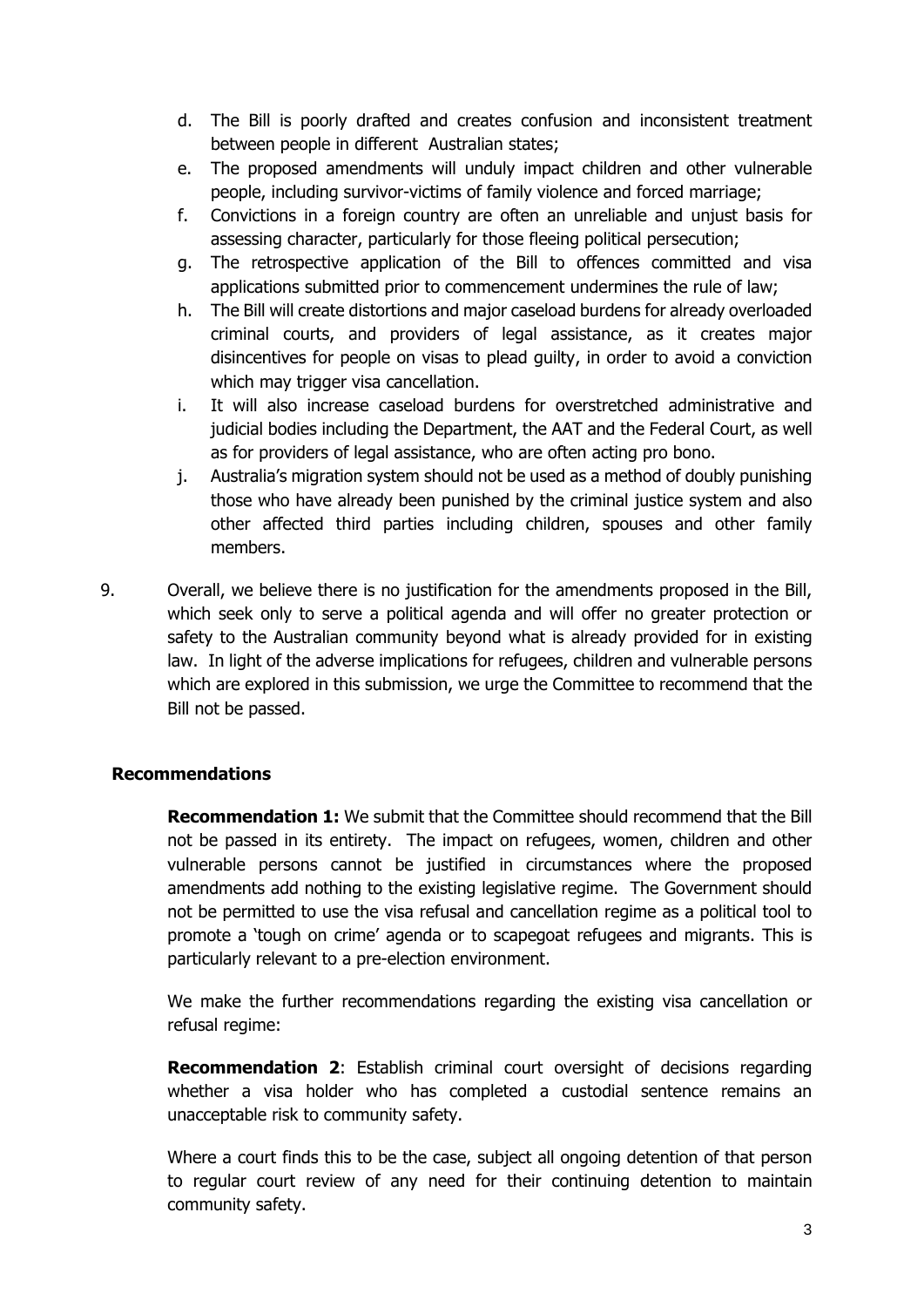A court finding that a person no longer presents an unacceptable risk to community safety should trigger automatic restoration/grant of that person's visa where it has been cancelled or refused on character grounds, and their release from detention.

**Recommendation 3:** Ensure that all people held in detention having completed their sentence, have access to a full suite of rehabilitation and support programs, including for drug and alcohol abuse, anger management etc and are provided with opportunities to demonstrate that they present no risk to community safety under controlled conditions, such as by utilising existing alternatives to closed detention, including community detention options with monitoring.

**Recommendation 4**: Review s 501 visa cancellation/refusal powers in their entirety based on independent assessment of whether these provisions serve any legitimate purpose in ensuring community safety and at minimum

- Repeal s501Aand s501BA of the *Migration Act 1958* (Cth) (**the Migration Act**) allowing the Minister to set aside decision of the Administrative Appeals Tribunal (**AAT**) or remove review rights to the AAT.
- Repeal s 500(6L)(c) of the Migration Act requiring that if certain character-related decisions are not made by the AAT within a period of 84 days, the applicant automatically loses their case.
- Amend s  $503A(2)(c)$  of the Migration Act to compel the Minister to provide relevant information to the Courts and Tribunal, and for regular natural justice standards to comment on adverse information, be applied.
- Provide a clear definition of "character"
- Remove mandatory cancellation provisions and replace them individualised assessment of all relevant circumstances in decisions to cancel or refuse visas on character grounds.

**Recommendation 5:** Repeal s 197C of the Migration Act in its entirety requiring no regard to be given to Australia's non-refoulement obligations and allowing for the indefinite detention of refugees and others owed protection but only where there is a current protection finding.

**Recommendation 6:** Exempt children from their visas being cancelled. Where children are impacted by the cancellation of their parent's visa or another close relative, enact provisions which require their best interests and right to family unity to be given primacy in the legal framework and also amend Direction 90 accordingly.

**Recommendation 7:** Repeal all provisions which cause consequential cancellation of the visas of dependents to provide survivor-victims of family violence and their children with legal protection from cancellation of their own visas.

**Recommendation 8:** Elevate to a primary consideration under Direction 90 consideration of the views of survivor-victims of family violence or forced marriage who oppose the cancellation of their family member's visa.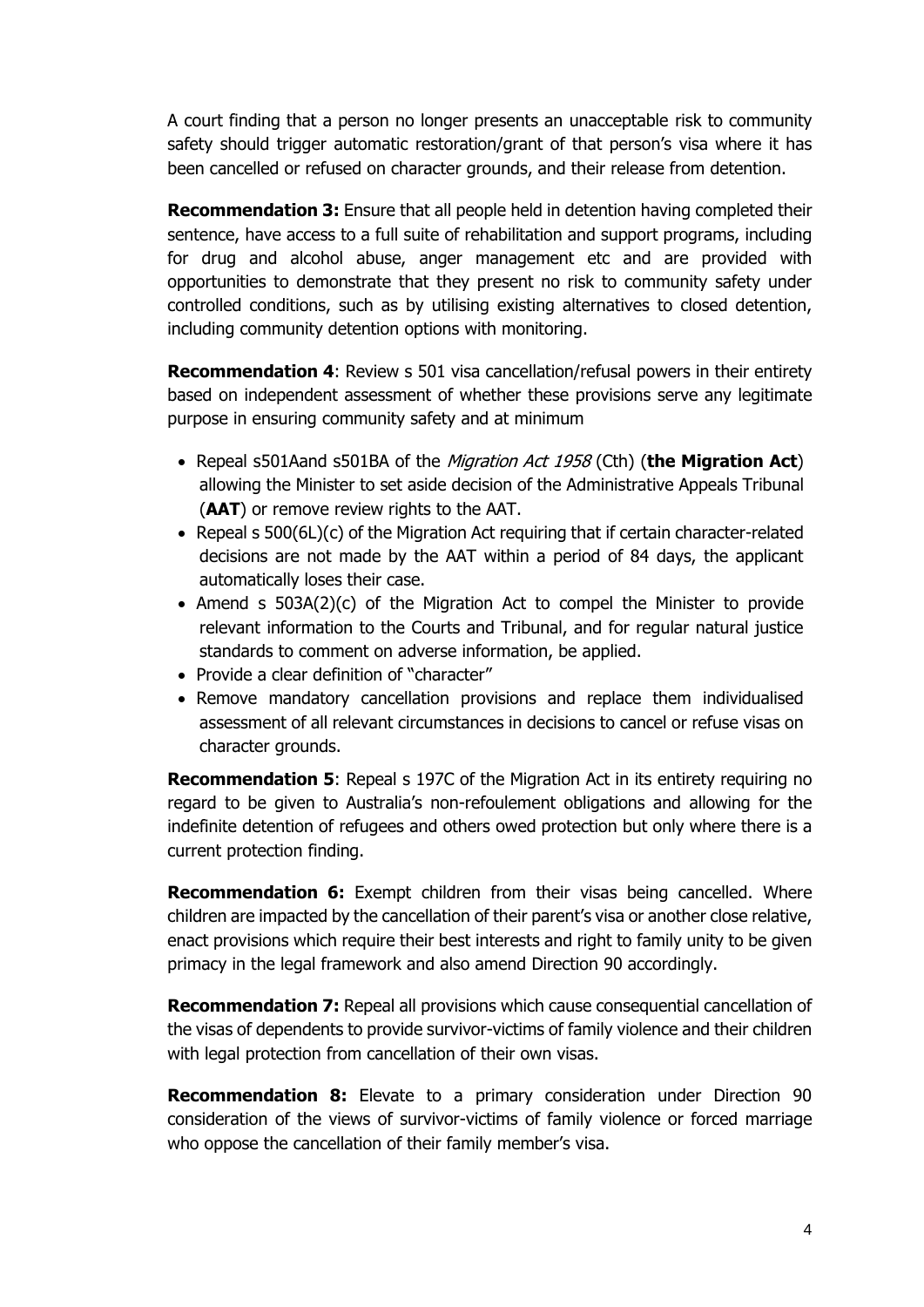**Recommendation 9:** Improve the fairness of AAT General Division reviews of visa cancellation/refusal decisions on character grounds including:

- Amend s 69(1) of the Administrative Appeals Tribunal Act 1975 (Cth) (the **AAT Act)** to require the Attorney General to provide funds for legal assistance for every person seeking review of a visa cancellation/refusal decisions before the General Division of the AAT.
- Ensure that Directions are made in General Division visa cancellation/refusal maters for:
	- a. Every applicant to attend their General Division hearing in person and ABF be required to make such arrangements, including for persons detained at Christmas Island.
	- b. Every applicant be entitled to continuity in their place of detention in the 90 days prior to their hearing, except where the transfer is with the consent of the applicant.
	- c. Every applicant be entitled to access to high speed internet and quality of communication facilities in the 90 days prior to their hearing.
	- d. The Tribunal in General Division or Migration Refugee Division (MRD) matters concerning persons held in detention should routinely make inquiries to detainees about any recent transfers or traumatic incidents they have experienced which may have bearing on their ability to give evidence, so that these issues can be taken into consideration in assessing the applicant's presentation and evidence in the decision.
- Abolish all application fees to the AAT for all persons held in immigration detention or seeking review of a protection visa or associated applications.
- Establish Practice Direction for the General Division regarding hearing arrangements for people in detention and a further Practice Direction for Vulnerable Persons.
- Establish Practice Direction for the General Division for Vulnerable Persons

**Recommendation 10:** That the Committee recommend that the *Migration and* Citizenship Legislation Amendment (Strengthening Information Provisions) Bill 2020, (Cth) not be passed by the Parliament.

10. We would be pleased to provide further information on any parts of this submission should it assist the Committee.

Yours faithfully

**Kon Karapanagiotidis** OAM Chief Executive Officer and Founder Asylum Seeker Resource Centre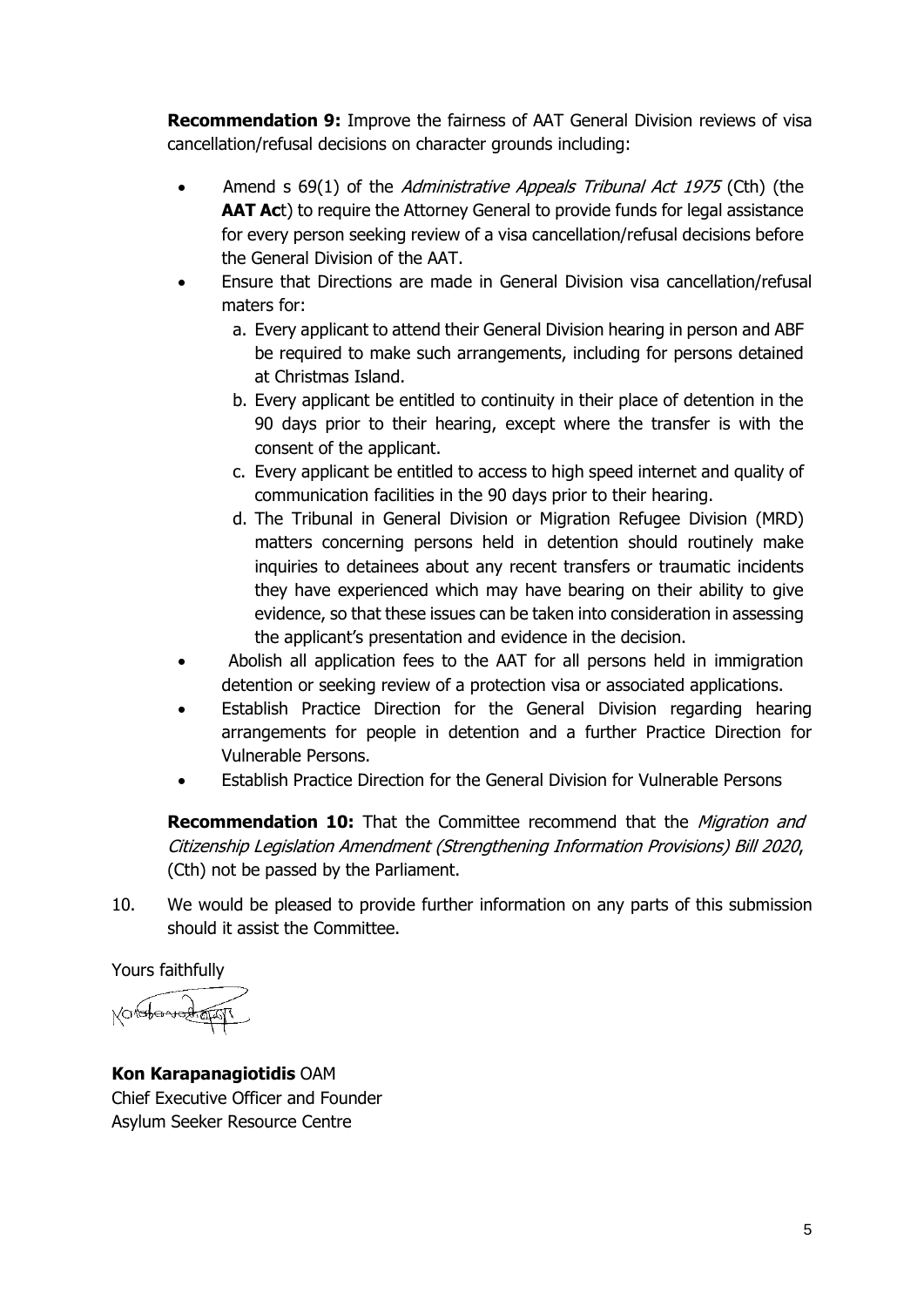# **A Procedural History of the Bill**

- 11. This Bill was first introduced in the Parliament in October 2018. The Senate Standing Committee for the Scrutiny of Bills reported on 14 November 2018 expressing concerns that the Bill lacked procedural fairness obligations where merits review is largely unavailable, and would likely result in 'more people being held in immigration detention, removed from Australia and potentially separated from their family', and raised concerns as to whether the measures in the Bill unduly trespass on rights and liberties.
- 12. The Joint Parliamentary Committee on Human Rights reported on 27 November 2018, raising similar concerns. The Bill was also referred to this Committee, which recommended its passage, but noted similar concerns around use of maximum rather than actual sentences as the threshold for failing the character test, the retrospective application, and also questioned whether it was necessary in light of existing visa refusal and cancellation powers. The Bill lapsed with the dissolution of Parliament in April 2019.
- 13. The Bill was then re-introduced in July 2019 and since then has been before the Parliament for a further 1100 days, and considered by a further three Parliamentary inquiry processes, which have all raised the same concerns, 7 resulting in the Bill being blocked by crossbenchers, ALP and the Greens on 30 October 2021.
- 14. Despite the Bill routinely lacking support and having been through exhaustive examination, the legislation has been reintroduced, with only very minor amendment, for a third time, which now also comes before this Committee for a third time. We note that none of the concerns or processes regarding previous iterations of this highly controversial Bill are even referred to in the explanatory memorandum.
- 15. The explanatory memorandum is misleading as it suggests that people convicted for crimes such as "murder, kidnapping and aggravated burglary" along with others, are not already covered by existing visa cancellation laws, which is not true. This misrepresentation of existing law highlights the concerning politicisation of this issue and a worrying lack of accountability for this lack of accuracy and rigour underpinning this Bill and other Bills impacting people on visas.
- 16. The continued pursuance of this law is deeply troubling, especially with full knowledge of its extensive deficiencies with clear intention to inflict grave human rights violations upon all of the people affected by visa cancellation; the person whose visa is cancelled, as well as their children, spouses and families and the damage that such deeply unfair processes inflict upon the rule of law itself. In our submission the pursuit of this Bill is a malevolent abuse of law and process, and should be steadfastly resisted.

<sup>7</sup> Senate Legal and Constitutional Affairs Legislation Committee; [Committee report \(13/09/2019\)](https://www.aph.gov.au/Parliamentary_Business/Committees/Senate/Legal_and_Constitutional_Affairs/Charactertest2019) Considered by scrutiny committee (24/07/2019): Senate Standing Committee for the Scrutiny of Bills; [Scrutiny](https://www.aph.gov.au/~/media/Committees/Senate/committee/scrutiny/scrutiny_digest/2019/PDF/d03.pdf?la=en)  [Digest 3 of 2019](https://www.aph.gov.au/~/media/Committees/Senate/committee/scrutiny/scrutiny_digest/2019/PDF/d03.pdf?la=en)

Considered by scrutiny committee (30/07/2019): Parliamentary Joint Committee on Human Rights; [Report 3 of](https://www.aph.gov.au/~/media/Committees/Senate/committee/humanrights_ctte/reports/2019/Report%203/Report%203%20of%202019.pdf?la=en)  [2019](https://www.aph.gov.au/~/media/Committees/Senate/committee/humanrights_ctte/reports/2019/Report%203/Report%203%20of%202019.pdf?la=en)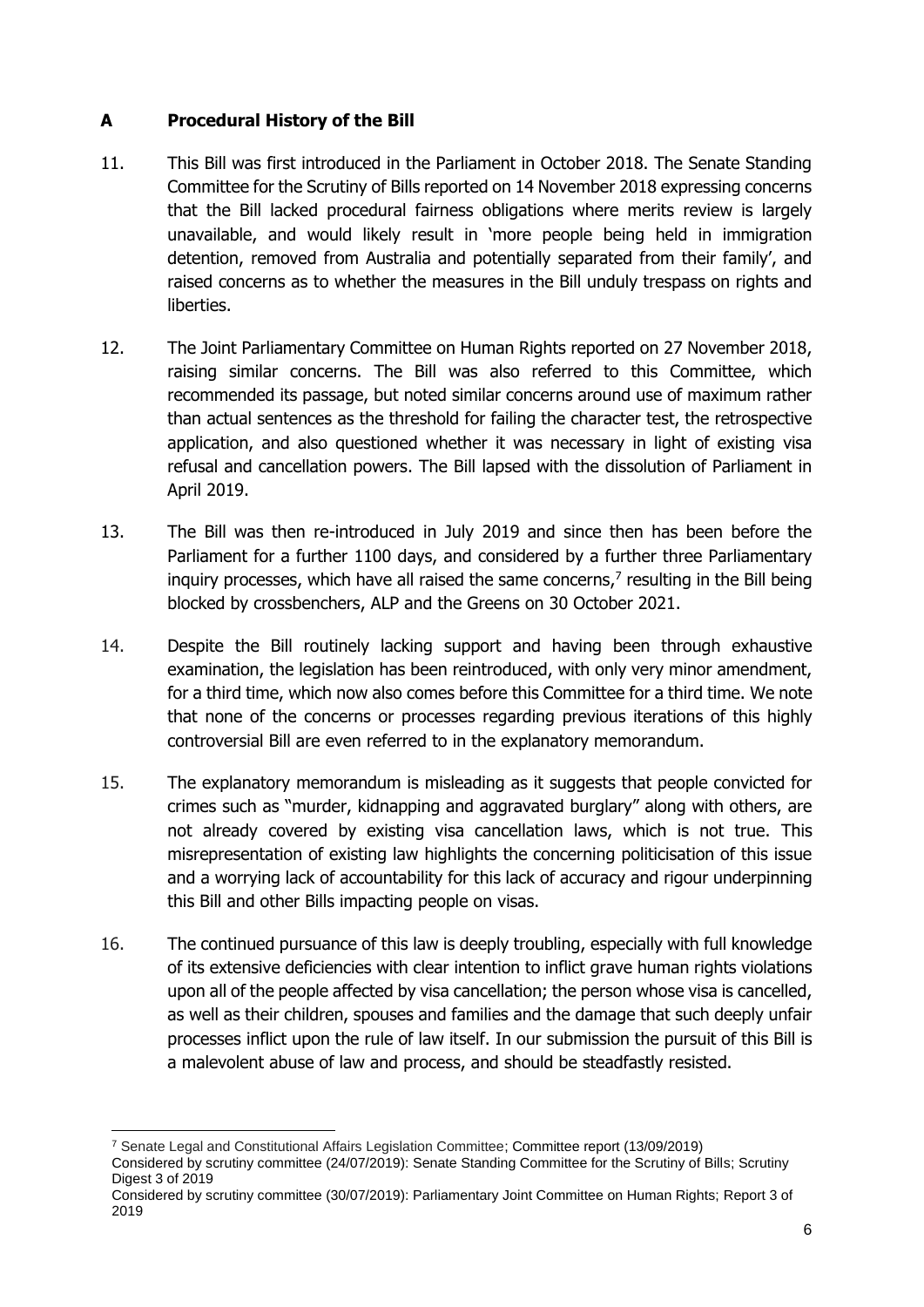### **B Bill only adds to concerns regarding existing law deficiencies**

- 17. The Bill reintroduced in 2021 is identical to the 2019 version except for one limited provision, discussed further below. It contains all the same flaws and concerns as raised previously. The primary concern remains unaddressed, which is the whole approach of tethering automatic failure of the character test to possible maximum sentences, regardless of any sentence actually imposed by the court and without taking into account the actual conduct of the offender or other case specific facts.
- 18. The core impact of this Bill is to remove a decision maker's power to assess whether an individual person fails the character test. Instead it creates automatic failure of the character test where a person has any conviction for a designated offence. Failure of the character test then makes it much more likely that the visa will be cancelled or refused.
- 19. This Bill operates on top of existing provisions which already provide a worryingly low threshold for *mandatory cancellation* of visas where a person has, as defined under the Migration Act, a "significant criminal record" :
	- They have been sentenced to a *total* of twelve months' imprisonment or more, regardless of whether they have spent any time in prison; or
	- They have committed *any* offence relating to immigration detention, $8$  or
	- Have been assessed by ASIO to be a direct or *indirect risk* to security; or
	- Have been convicted by any Australian or foreign court of any offence of a sexuallybased offence involving a child, or
	- Have been *acquitted* of an offence due to unsoundness of mind and are detained in a facility
	- Have been *charged with or indicted for* crimes of serious international concern;
	- There is an *Interpol notice* relating to the person, from which it is reasonable to infer the person would be a risk to the community. 9 (emphasis added to aspects of the test which highlight the low threshold for mandatory visa cancellation)
- 20. Thus anyone who falls into any of these categories, already has their visa mandatorily cancelled under existing law. This Bill impacts only those who do not meet this already

<sup>-</sup><sup>8</sup> This can relate to any offence committed in immigration detention, bearing in mind the lack of statutory regulation of detention, and well documented lack of oversight of detention conditions and the lack of objectivity, oversight, and one-sided nature of how incidents in detention are recorded and managed by authorities, in an environment where people are often subjected to detention for protracted periods and frequently have very poor mental health.

<sup>&</sup>lt;sup>9</sup> The integrity of Interpol personnel and processes have been very publicly questioned over several years, including since the jailing and sentencing of the former Interpol President by China for 13 years for allegedly politically motivated corruption charges. These concerns with the integrity of Interpol have been exacerbated by the recent appointment of Major General Ahmed Nasser Al-Raisi, of the United Arab Emirates, despite credible allegations of his direct oversight of torture, including of British detainees, by UAE police. Interpol red notices are known to be abused by some foreign governments for the purpose of pursuing the persecution of dissidents overseas.See for example, *A guide to understanding and challenging persecutory Interpol Red Notices in immigration court and before Interpol,* International Bar Association,, https://www.ibanet.org/article/C67767D4- 7F92-4666-B32A-71EDD5258869.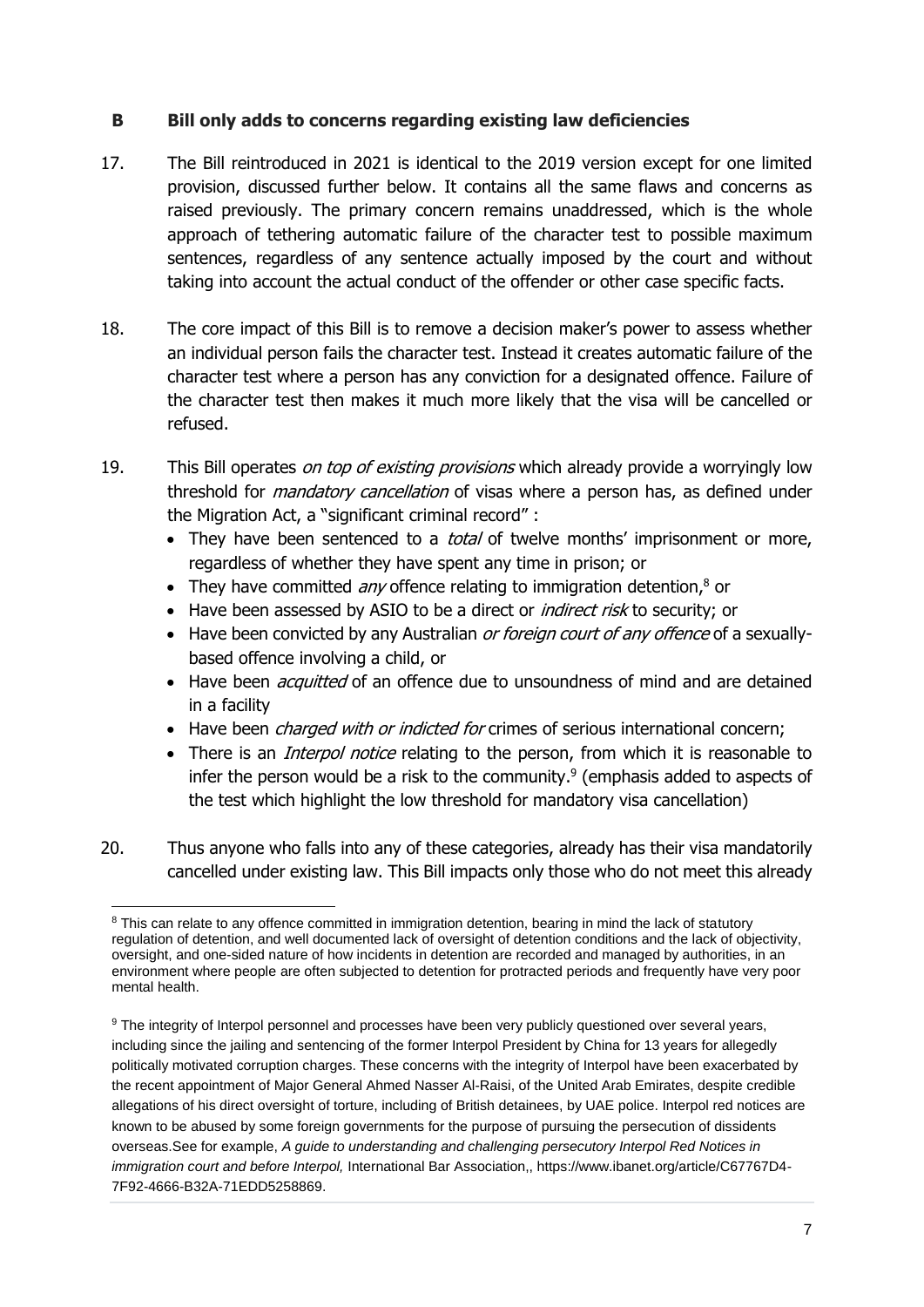low threshold for mandatory cancellation, i.e. those whose offending has resulted in lighter sentences or who have been caught by the wider discretionary aspects of the general "character test", which as seen below, can be based on any other conduct and does not require any conviction at all. The current general character test catches anyone who is assessed prospectively as:

- Having regard to any past and present criminal or *general conduct*, they are considered to be not of good character.
- $\bullet$  There is a risk that, in Australia, they would:
	- Engage in criminal conduct
	- Harass, molest, intimidate or stalk another person
	- Vilify a segment of the community
	- Incite discord
	- Represent *any* danger to the community or a segment of the community
- There is a *reasonable suspicion* that:

• They are or have *been associated* with a group, organisation or person who the Minister reasonably suspects has been or is involved in criminal conduct, or

• They have been or are involved in serious international offending, regardless of whether there has been a conviction, including people smuggling.

- 21. We italicise aspects of the test which highlight the extremely wide discretions in the existing general character test. Under existing provisions, a person who is a refugee may be exposed to visa cancellation causing indefinite detention or the risk of refoulement based on nothing more objective or rigorous than the decision maker's personal view that they are a bad person.
- 22. Under current law, people who fall short of the mandatory cancellation threshold but may potentially fall into any of the above categories under the general character test, receive individualised assessment of whether or not they meet the character test. However at this point, this Bill would "kick in" to remove the ability of decision makers to conduct any assessment of how these other broad discretionary criteria may apply to that person, where the person has been convicted of any designated offence.
- 23. Under this Bill these people would automatically fail the character test, based only on the maximum sentence they *could possibly* have received for any designated offence, irrespective of what sentence they actually received from a court. This is an arbitrary measure as the maximum sentence provided for an offence does not of itself indicate the moral culpability for commission of that offence or indeed the seriousness of offending, in any individual circumstance. Moral culpability and the seriousness of offending is only revealed by the actual sentence, which takes into consideration any relevant mitigating or aggravating circumstances in the particular case.
- 24. A maximum sentence gives scope for judges to take into account aggravating factors, such as the level of violence used, prior offending, or abuse of a relationship of trust with the victim. The maximum possible sentence is not a measure of how morally culpable *any* commission of that offence must be. This is why this measure should not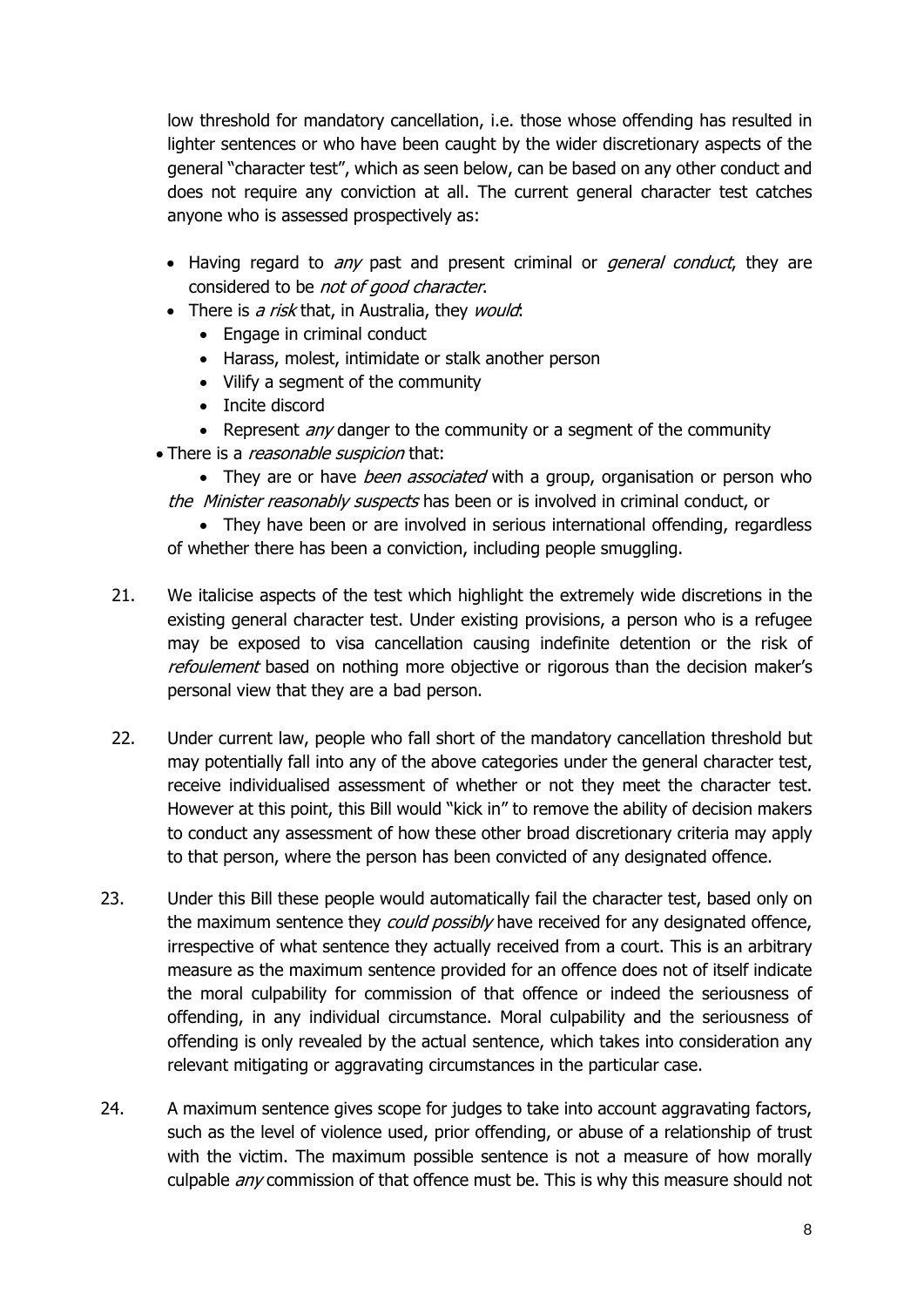be used as the basis for automatic failure of the character test in visa cancellation matters.

- 25. This Bill specifically targets low-end offending not covered by the mandatory cancellation provisions, but which is already covered by the general character test and which would make failure of that test automatic for those convicted of designated offences, whatever the actual sentence they receive.
- 26. As seen from above, the existing law already provides extremely robust powers for mandatory cancellation based on a worryingly low threshold. In addition, existing law already provides for visa cancellation based on any other conduct regarding "character"; an ambiguous, inexact concept, which is not even defined in the Migration Act.
- 27. We are already very concerned about the unfairness of both the mandatory cancellation and general character tests, the latter, which due to the wide discretions involved, provides the perfect device for the Minister to cancel visas at whim. This Bill unjustifiably adds further unfairness by removing the scope for actual assessment of whether a person fails this general character test.

### **C. "Designated offences": no proper basis for automatic character test failure**

- 28. We note that designated offences are defined in this Bill as those involving:
	- Violence, including threat, robbery, and low-level assaults (providing that assault caused either physical or mental harm);
	- Non-consensual conduct of a sexual nature, including the sharing of an intimate image;
	- Breach of a court or tribunal order made to protect a person, including inadvertent breaches, regardless of the nature of the breach;
	- Use or possession of a weapon (any thing where a person intends or threatens to use that thing to inflict bodily injury).
	- Have been convicted of having aided, abetted, counselled, procured, conspired to commit or induced any of the above offending; $^{10}$

And where either:

- The offence is against an Australian law, for which a *possible* sentence of not less than two years was available to the court, or
- If the offence was against a foreign law, had the act constituting the offence been in the ACT, a sentence of two or more years would have been available to the court.
- 29. We submit that a "designated offences" approach does not provide a proper basis for automatic failure of the character test. There are countless situations where a person could fall foul of these provisions and yet not have committed a serious offence under any common definition of such. People who have never served a single day of prison,

<sup>-</sup> $10$  It is particularly concerning that those indirectly, even unknowingly found to have participated in any way in a bundle of undefined offences by way of 501(7AA)(v)-(vii)) for accessory offences, is deeply concerning and which should not lead to automatic failure of the character test.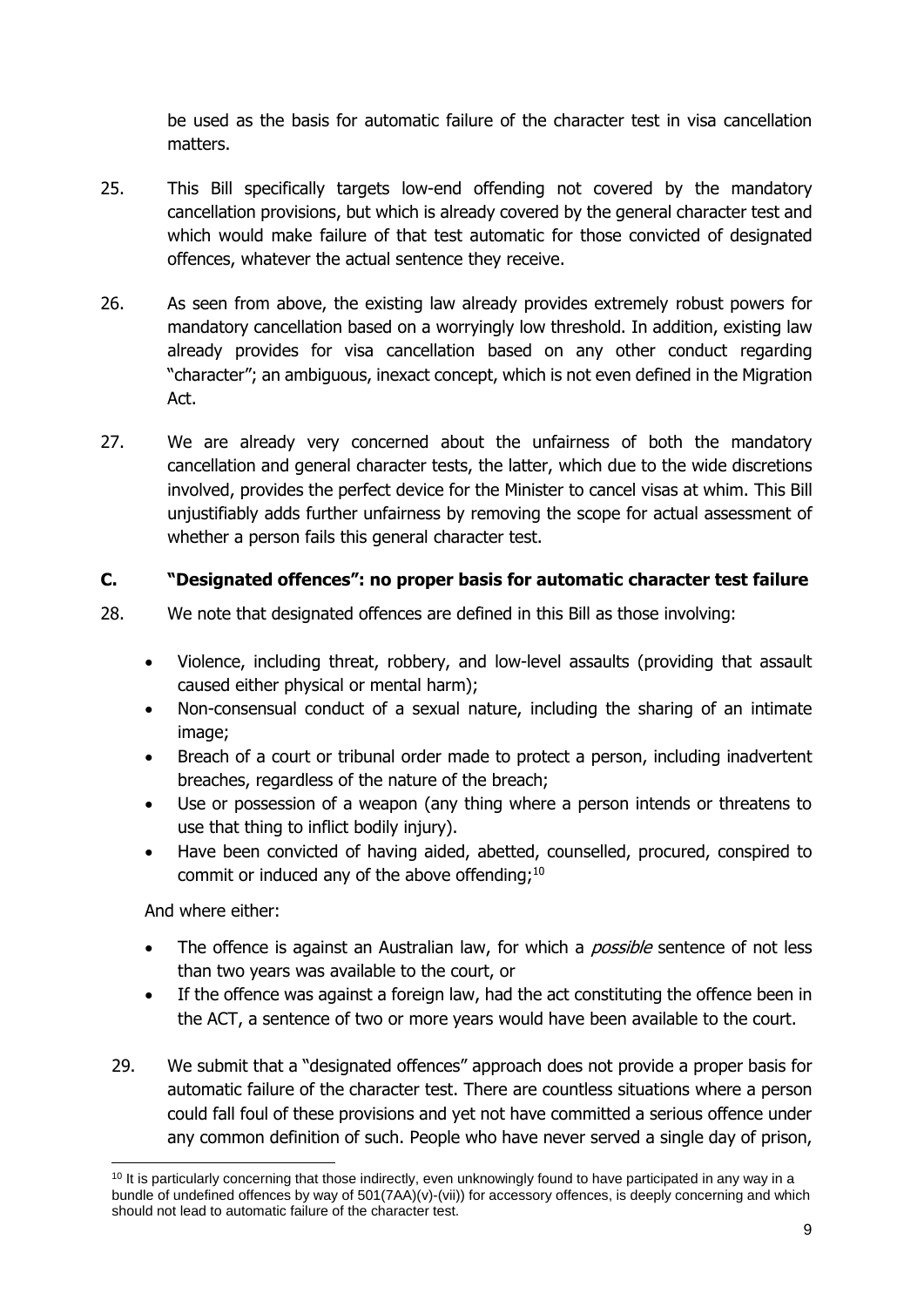will automatically fail the character test, have their visas cancelled and consequently pay the severe price of indefinite detention or permanent separation from family members and be forced return to a country where they have no genuine connection, despite them having lived in Australia for decades.

- 30. In the process of sentencing, courts may take into account that the person is a first time offender, entered an early guilty plea, has good prospects of rehabilitation, acted under duress, caused minimal harm, was suffering from mental or physical illness, has demonstrated remorse, or assisted police with enquiries. Maximum penalties are designed to be taken into account as a sentencing factor, but are not designed as an objective and uniform assessment of the seriousness of any particular offence committed.
- 31. It is an entirely illogical prospect that a court could consider it appropriate to wholly suspend a custodial sentence, only for the person to be taken into indefinite immigration detention as a result of visa cancellation by the Minister. It is notable that, in sentencing, criminal courts do *not* take into account the potential impact on a person's visa or migration status.
- 32. The Minister proposes that other factors and circumstances of the offending will be taken into account as part of the discretionary cancellation or refusal process. It is concerning that the offence-based approach proposed in the Bill includes no legislative requirement for sentencing considerations or other mitigating factors to be taken into account and leaves this entirely dependent on decision maker discretion. We note that many people who are subject to visa refusals or cancellations do not have access to merits review processes.
- 33. It is particularly concerning that those indirectly, even unknowingly found to have participated in any way in a bundle of undefined offences by way of  $501(7AA)(v)-(vii)$ ) for accessory offences, would automatically fail the character test. There is inconsistency and uncertainty in terms of the offences which are designated, and then further uncertainty as to how this designation will be matched against the vast and varied criminal laws in place across different Australian states.
- 34. It should not be necessary for us to point out that good laws safeguard against, and do not deliberately provide for, disproportionate, arbitrary, inconsistent and draconian responses which are not matched to moral culpability or the seriousness of offending. Decisions to cancel visas on the basis of character should align with wider community standards, common sense and be objectively measurable and proportionate to the severe consequences which follow visa cancellation.
- 35. It is our criminal courts who have the expertise and role to determine moral culpability and the seriousness of offending on an individual basis. It is not for the Parliament to impose crude, uncalibrated, catch-all measures based on discriminatory notions of "bad" migrants and refugees who it seeks to doubly punish for their mistakes. Under the visa cancellation regime, those who have made Australia their permanent home, are never fully accepted or safe from having their lives unjustly ripped out from under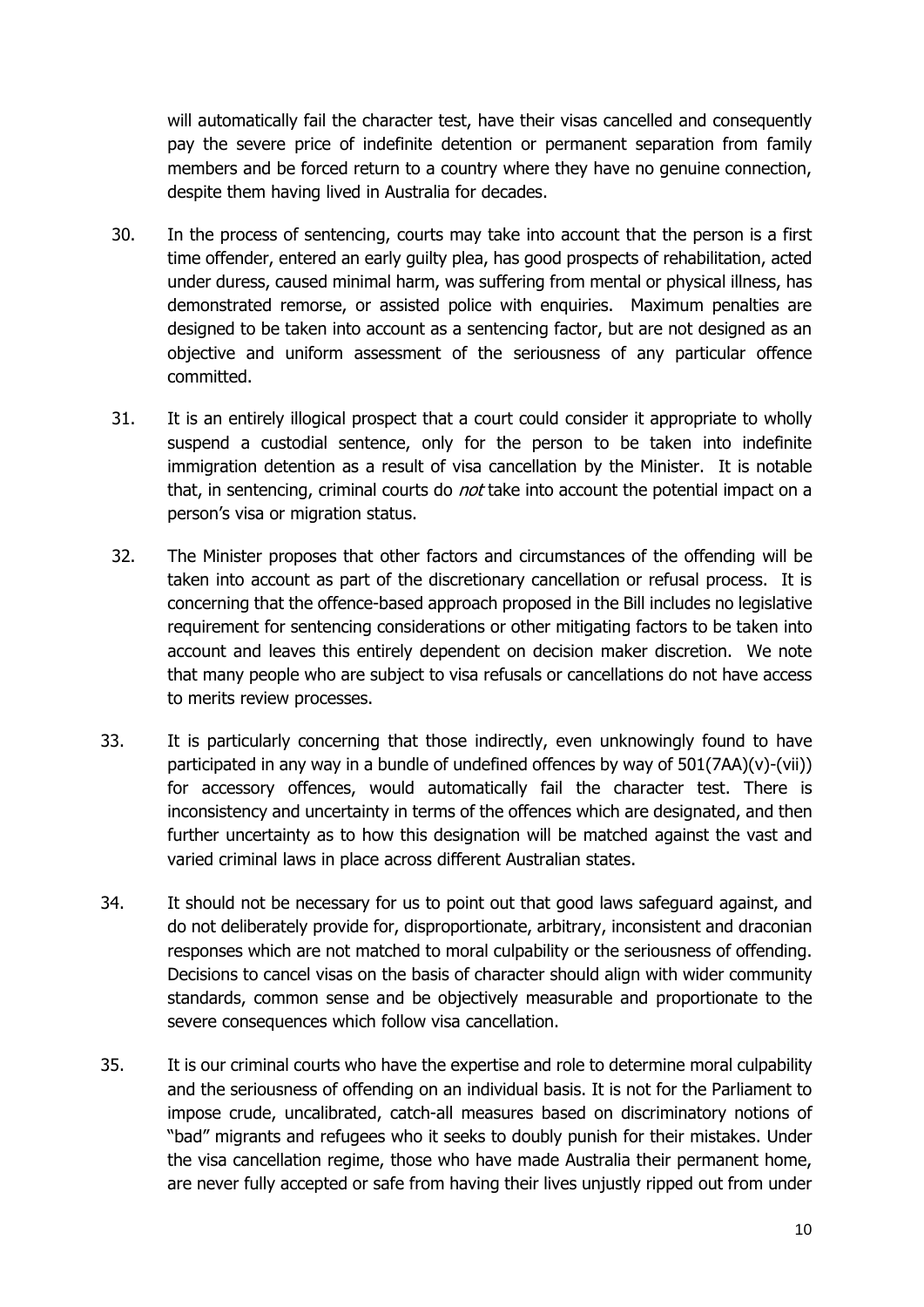their feet by these laws. There is a disturbing and persistent racism which underpins visa cancellation laws, including this Bill.

# **D. Change to this iteration of the Bill does not remedy its flaws**

- 36. The only substantive change to this Bill versus the previous version, goes to what qualifies as a 'conviction for a designated offence' in the case of a common assault or an equivalent offence, as well as indirect offences (inducing, aiding or abetting, conspiring, being a party to the commission of a crime etc).
- 37. In relation to these specific offences, it only counts as a conviction for a designated offence if the *actus reus*: (or the physical, as opposed to intention-related aspects of the crime);
	- a. caused or substantially contributed to temporary or permanent bodily harm to another person or harm to another person's mental health (within the meaning of the Criminal Code), or
	- b. involved family violence

While this slight qualification is better than none, it goes no measure towards tempering the harmful impact of the Bill.

# **E. Implications for people owed non-refoulement obligations and impact of the Clarifying International Obligations for Removal Act 2021.**

- 38. As our work at the ASRC focuses on refugees and people seeking asylum, our primary concerns arising from the Bill relate to the impact of expanded cancellation and refusal powers on persons to whom Australia owes protection obligations or non-refoulement obligations under Australia's treaty obligations in international law.
- 39. Such obligations may arise under the *Convention relating to the Status of Refugees*, the Convention against Torture and Other Cruel, Inhuman or Degrading Treatment or Punishment, the International Covenant on Civil and Political Rights and the Convention on the Rights of the Child. These treaties create non-refoulement obligations for signatories, a principle also embedded in customary international law, which prohibits States from expelling people to places where they may face persecution or serious harm.
	- 40. The consequences of a decision to cancel or refuse a protection visa on character grounds are profoundly serious. The Migration Act expressly purports to override international law by stipulating that *non-refoulement* obligations are irrelevant to the duty contained in s 198 of the Act to remove an unlawful non-citizen from Australia as soon as reasonably practicable after a visa application is refused or cancelled.<sup>11</sup> This means that, even if a person is found to be a refugee or otherwise owed protection obligations, officers of the Department of Home Affairs are **required** to remove the person from Australia if their visa is cancelled or refused on character grounds.

<sup>-</sup><sup>11</sup> *Migration Act 1958* (Cth), s 197C.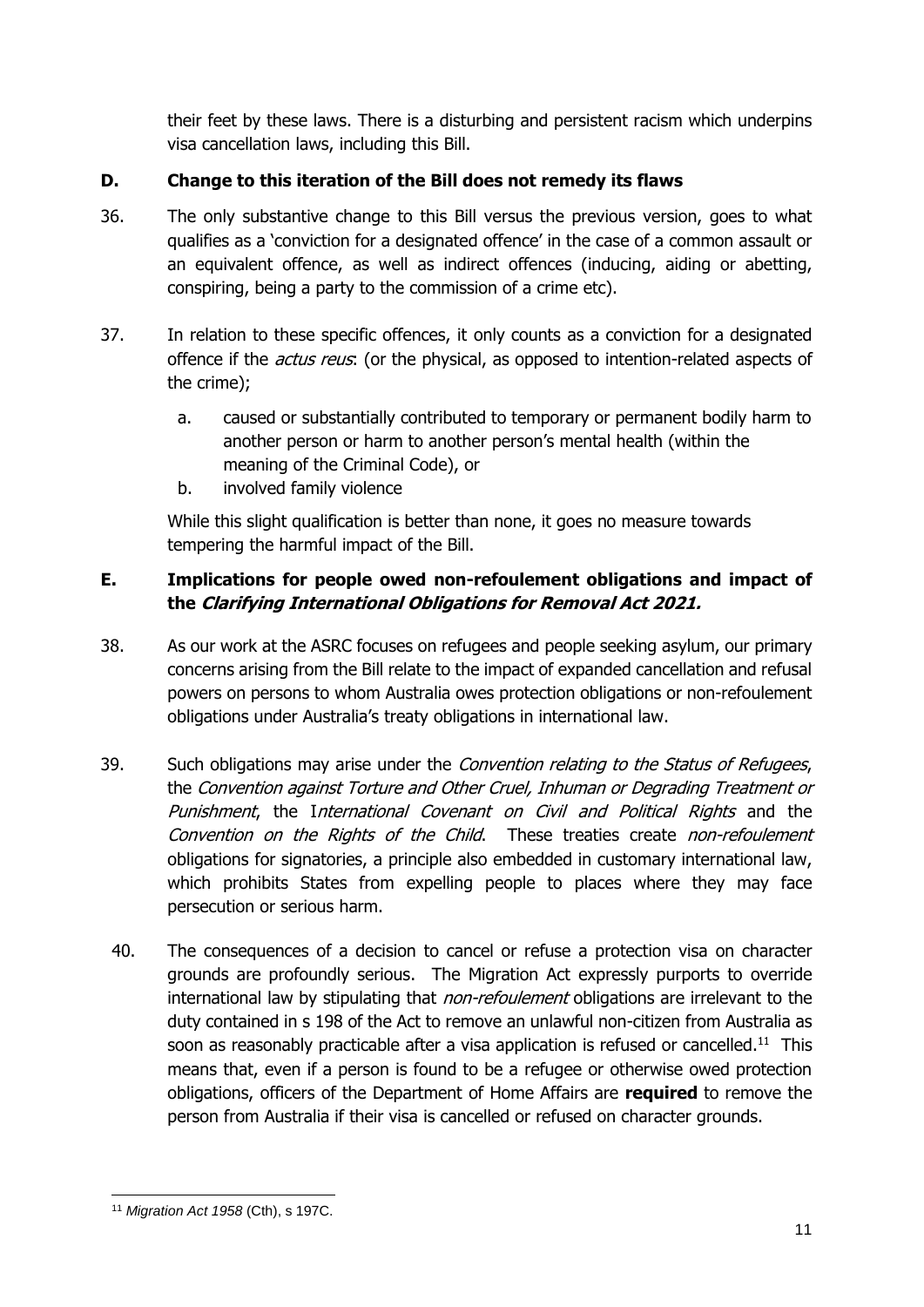- 41. The narrow carve out to this obligation to remove people from Australia, notwithstanding international obligations owed to them, is based on the Migration Amendment (Clarifying International Obligations for Removal) Act 2021 (Cth). This Act states that in the instance where there is a current "protection finding" in relation to that person as a refugee or under complementary protection provisions.<sup>12</sup> they cannot be forcibly returned to that country. However this provision does not fully protect against refoulement as the status of the "protection finding" can be re-opened and reassessed at any time throughout the person's indefinite detention.<sup>13</sup> The supposed protection against refoulement of people owed protection obligations provided under s197C(3) of the Migration Act is therefore limited and does not in fact capture all, or likely even most, people whose refugee or special humanitarian visa has been cancelled. This protection from refoulement is qualified by a constant and ongoing reassessment of any "protection finding" which may apply to them. Therefore refoulement to situations of persecution or serious harm remain a risk to many refugees whose visas have been cancelled.
- 42. Since the passage of this new law in May 2021, it has been distressing to witness implementation of the Government's emerging strategy to pressure detained refugees or others owed protection obligations to "voluntarily" be removed from Australia to countries where it has been found they will face persecution or serious harm. People detained indefinitely in this situation are now imbued with such hopelessness and despair at their situation of indefinite detention and the constant pressure on them by the Removals section of the Australian Border Force (ABF), that they will eventually "voluntarily" agree to removal. It is impossible to take such "voluntary" decisions at face value, given the extremely coercive environment within which these decisions are made, exacerbated by the poor mental health of affected people caused by protracted detention and previous trauma.
- 43. We are dismayed by the extraordinary cruelty of "wearing down" people owed protection through the application of psychological pressure to compel them to agree to their own removal to situations of harm. This has emerged as the Government's main strategy for dealing with those owed protection obligations but who cannot pass the unduly low and unfair threshold character tests, which prevent them from being granted a visa.

### **F. Uncertainty regarding the scope and impacts of the Bill**

44. Based on the evidence presented to this Committee at previous hearings, this Bill is estimated to increase by four or five-fold the number of people facing visa cancellation or refusal on character grounds.<sup>14</sup> We note that political actors were induced to support the passage of the Act by reassurances from the Government that indefinite detention

<sup>12</sup> Under s 36A(1) or (2) of the Migration Ac *1958* (Cth).

<sup>13</sup> See s197D(2) of the Migration Act *1958* (Cth.

<sup>&</sup>lt;sup>14</sup> See supplementary submission No 2 made to the Legal and Constitutional Committee inquiry by Henry Sherrell, Peter Mares, Abul Rizvi Dr. Shanthi Robertson, Institute for Culture and Society, Western Sydney University Dr. Laurie Berg, Faculty of Law, the University of Technology Sydney, Kevin Bain dated 30 July 2019.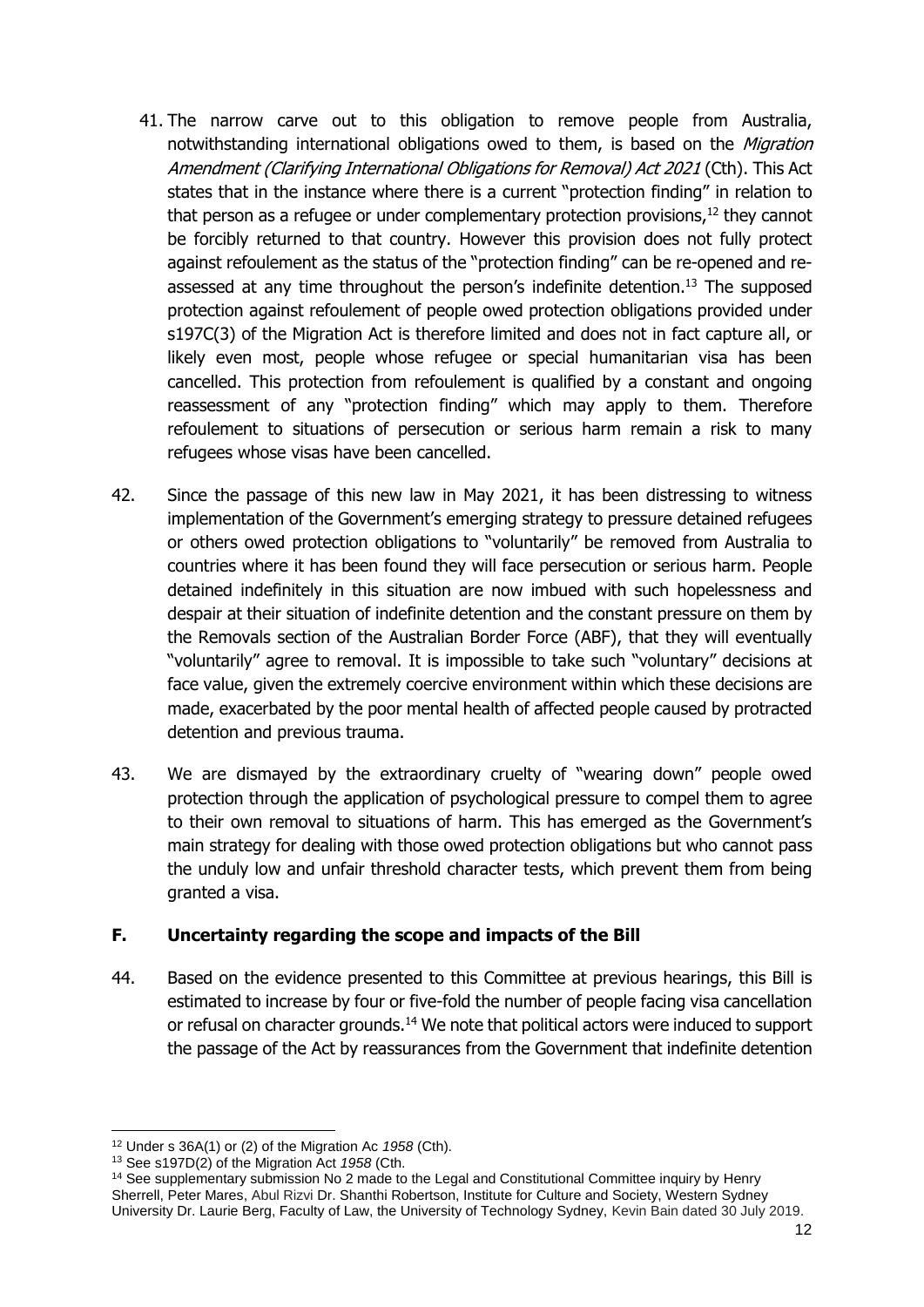would only be applicable to around 20 people.<sup>15</sup> Based on these estimates, passage of this Bill would increase that number to 80, 100 or even more, an unknown number.

- 45. The number is unknown due to the inherent uncertainty in how this Bill will be applied; another compelling reason why this Bill should not be enacted. On the Department's own evidence in the last Inquiry before this Committee, despite having more than two years to prepare evidence of the need for this Bill, it was unable to provide the most basic information to explain how this Bill would be applied in practice: such as a list of offences which would be considered "designated offences" and was also unable to provide even an estimate of the number of offences caught by the Bill or an estimate of the number of people likely affected by the Bill. It was admitted that the Department had been unable to undertake any modelling to produce such estimates, presumably due to a lack of careful examination across the various state jurisdictions, of what might occur if this Bill were to become law. 16
- 46. We think the transcript of the Department's evidence to the previous Committee speaks for itself in highlighting our concerns regarding the inherent uncertainty created if this Bill is passed.

Mr Willard: The purpose of the drafting and the description of the designated offences was to cover all such offences that might be committed in the various jurisdictions.

Senator KIM CARR: Yes. So you have a list of those?

Mr Willard: No, because the intent is to give effect to the type of offence without having to specify each individual offence.

Senator KIM CARR: Why not? You just said there is a clear standard. Why can't you provide us with a list?

Mr Willard: I don't have a list available. The purpose of the bill—

Senator KIM CARR: You can take that on notice, surely.

Mr Willard: I can take it on notice—if it is possible to provide such a list.

Senator KIM CARR: It should be possible. You've just stated to the committee that this bill has been drafted to provide a clear, objective standard. That is the purpose of the bill, you've said. Surely you must have a list that would specify, across all jurisdictions, the existing offences likely to be covered by the definition of a designated offence.

Ms De Veau: Perhaps I can answer that. The very purpose of drafting it the way it has been drafted is to avoid that very thing. States and territories each have their own respective laws, as well as the Criminal Code, and those will change over time—and they often change frequently and quickly. The objectivity comes in relation to both the nature of the violent descriptor and the objective two-year penalty. When states and territories and the

<sup>15</sup> Speeches made in Parliament during the limited debate on the *Migration Amendment (Clarifying International Obligations for Removal) Act 2021* (Cth). See also Question on notice no. 128 Portfolio question number: BE21- 128 2021-22 Budget estimates, where the Department stated that as of 1 March 2021 there were 21 people subject to the new indefinite detention law.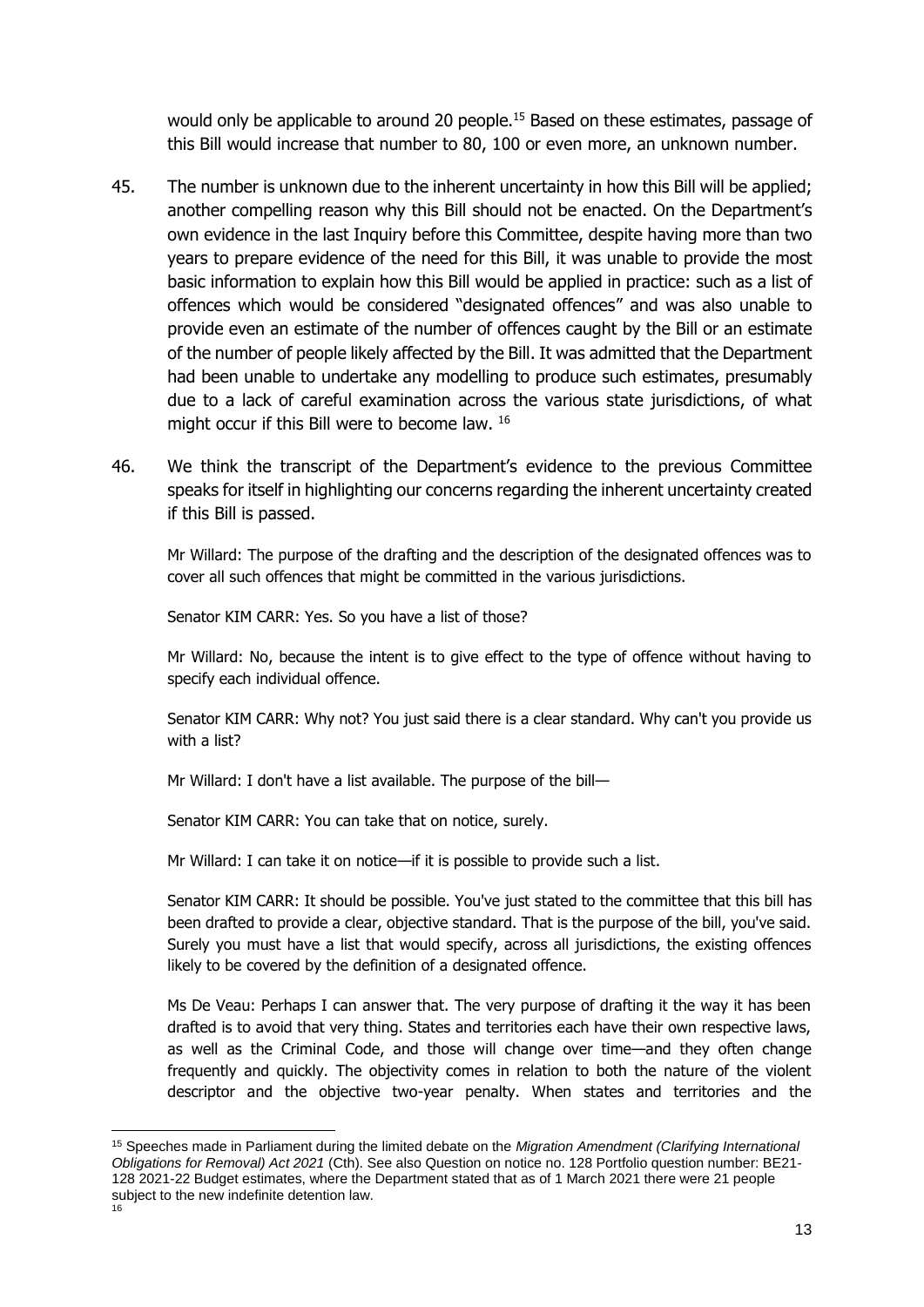Commonwealth set a two-year penalty, or any maximum penalty, for an offence, they do so with a reflection of community standards and expectations. The scale of maximum penalties is there to help guide courts and others in relation to the seriousness with which the community takes it. So the objectivity comes in conjunction with the two-year maximum penalty, as well as the conviction having been recorded and descriptors of the types of violent offending that come with—

Senator KIM CARR: To be clear: you cannot provide a list of measures?

Ms De Veau: It no doubt could be compiled, but it might be a different list in a few weeks time.

Senator KIM CARR: It might be, but it's the current list. You've said to this committee that a clear standard will be provided by this bill. I want to see what that looks like in terms of specific measures. If you can't provide that, why not?

Ms De Veau: The measures are the maximum penalty, the conviction, and the descriptor in relation to the violent nature of the offences. It is a combination of those three things that guides you to any particular conviction for a particular offence that might then trigger the application of the consideration of cancellation.

CHAIR: Is it framed this way because offences can change over time?

Ms De Veau: Absolutely.

Senator KIM CARR: How many people are affected?

Mr Willard: It is our expectation that the bill will increase the number of noncitizens who objectively fail the character test and then are referred for discretionary consideration of visa refusal or cancellation.

Senator KIM CARR: The number of people is the question I've put to you. How many?

Mr Willard: The department has looked at a number of sources to determine what the total effective number of people may be. However, providing an exact figure is not possible.

Ms Wimmer: I might explain why. We have cases referred to us. At the moment, we could only comment on the cases that are referred to us. We don't know the population of cases that have not been referred to us that might actually be—

Senator KIM CARR: You've said there are a number of scenarios, so give me the range. How many people are affected according to your different modelling?

Ms Wimmer: What I can tell you is that we've looked at a small sample of referrals that have come to us where we've made a judgement against the current threshold versus these new thresholds. Of a small sample, of 50 cancellation referrals, which were screened under our existing thresholds, 44 of those would now be considered under these new thresholds for cancellation. So they wouldn't be cancelled; they'd be considered.

Senator KIM CARR: Yes, I've got that. That is one scenario. What's your top scenario?

Ms Wimmer: We haven't been able to do that. We could extrapolate from that 50 but it would be extremely rough.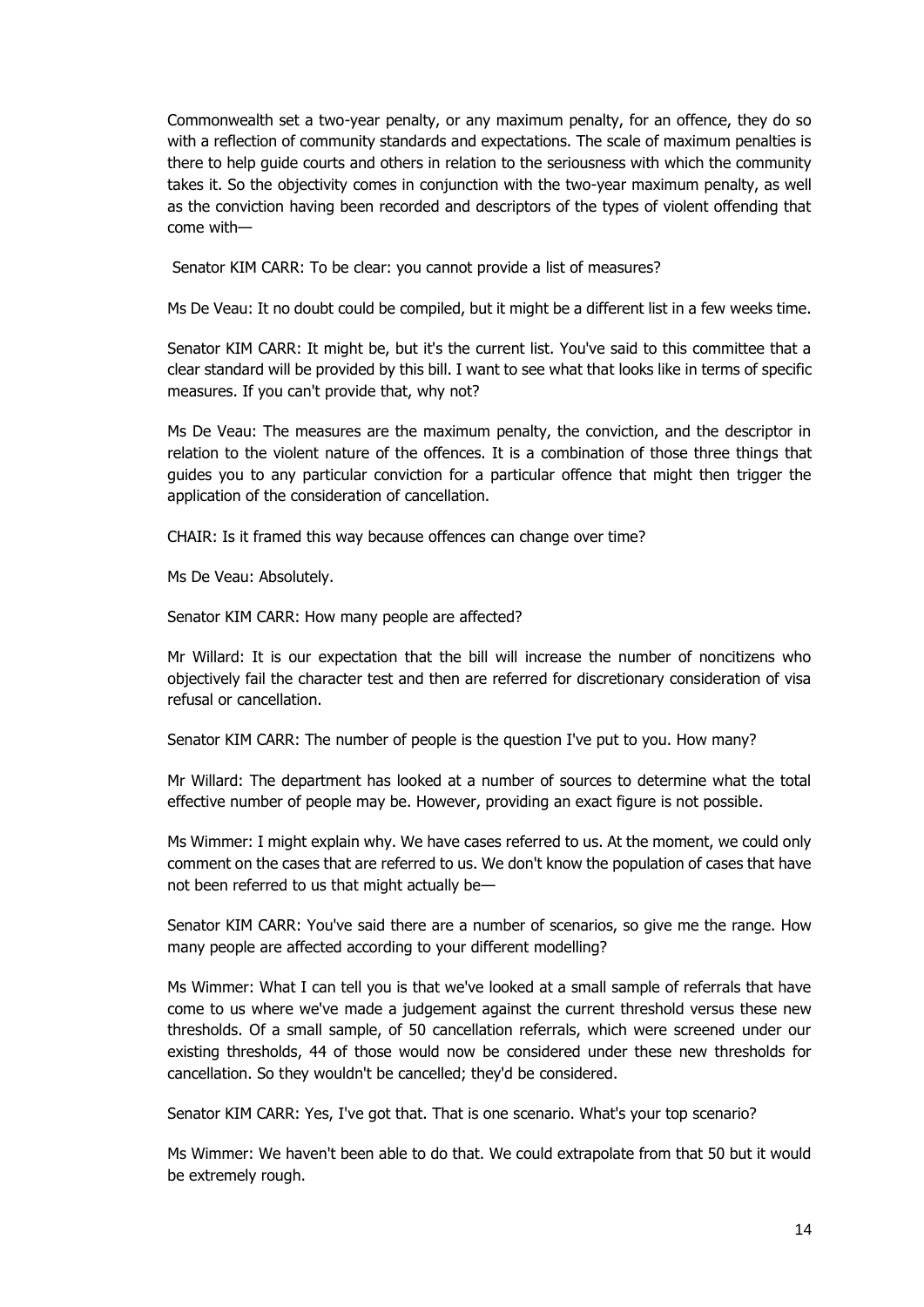Senator KIM CARR: This does apply retrospectively, doesn't it? So it's all people that are noncitizens in the country. Do you know how many noncitizens have been convicted of an offence? Do you have that figure?

Ms Wimmer: I don't think we have that figure to give you, no. We'd have to talk to each of the jurisdictions to get that figure.

Senator KIM CARR: Why not? It's an objective test. You've just told me that. So how many people would be caught up in this legislation?

Ms Wimmer: As I said, we're unable to tell you that.

Senator KIM CARR: Why not? Surely with an objective test like this—how many noncitizens are there in the country at the moment?

Mr Willard: There are approximately 1.9 million permanent resident visa holders.

Senator KIM CARR: And how many noncitizens do you think have committed an offence?

Ms Wimmer: We don't have that data.

Senator KIM CARR: No estimate? Nothing to go by?

Ms Wimmer: No.

-

Senator KIM CARR: But this could apply to the 1.9 million if they commit an offence?

Ms Wimmer: That's right. <sup>17</sup>

#### **G. Lock them up, we're not sure why, and then throw away the key…..**

- 47. When questions have been asked through Senate Estimate processes regarding the length of custodial sentences which resulted in the cancellation or refusal of people's visas who are owed protection obligations, who are now subjected to indefinite detention, or "voluntary" removal, and the demographic or profile of those detained, we find a similar lack of data, indicating a lack of care or concern regarding the impact of even the existing visa cancellation laws.
- 48. For example, despite the Government and the ABF repeatedly publicly stating in October 2019 that no refugees would be transferred to the notorious re-commissioned Christmas Island North West Point detention centre. <sup>18</sup> Yet it turns out that out of the 223 people transferred there by 8 February 2021, 103 of them, almost half, had

<sup>&</sup>lt;sup>17</sup> Transcript of evidence given to the Legal and Constitutional Affairs Legislation Committee on 19 August 2019 concerning the 2019 Bill by Mr Michael Willard, Acting First Assistant Secretary, Immigration and Community Protection Policy Division, Department of Home Affairs and Ms Sachi, Wimmer First Assistant Secretary, Immigration Integrity and Community Protection Division, Department of Home Affairs, available at https://parlinfo.aph.gov.au/parlInfo/download/committees/commsen/e0eca94f-f8d1-4726-948ed76dc5727b26/toc\_pdf/Legal%20and%20Constitutional%20Affairs%20Legislation%20Committee\_2019\_08\_19\_

<sup>7106</sup>\_Official.pdf;fileType=application%2Fpdf#search=%22committees/commsen/e0eca94f-f8d1-4726-948ed76dc5727b26/0000%22.

<sup>18 &</sup>quot;The Guardian, Australian government to reopen Christmas Island detention centre during Covid-19 crisi, 5 August 2020, "On Wednesday, the Australian Border Force said on Twitter that no refugees would be [transferred](https://twitter.com/AusBorderForce/status/1290822452063305730) to [Christmas](https://twitter.com/AusBorderForce/status/1290822452063305730) Island. It said that only "those convicted of serious criminal offences" would be transferred there.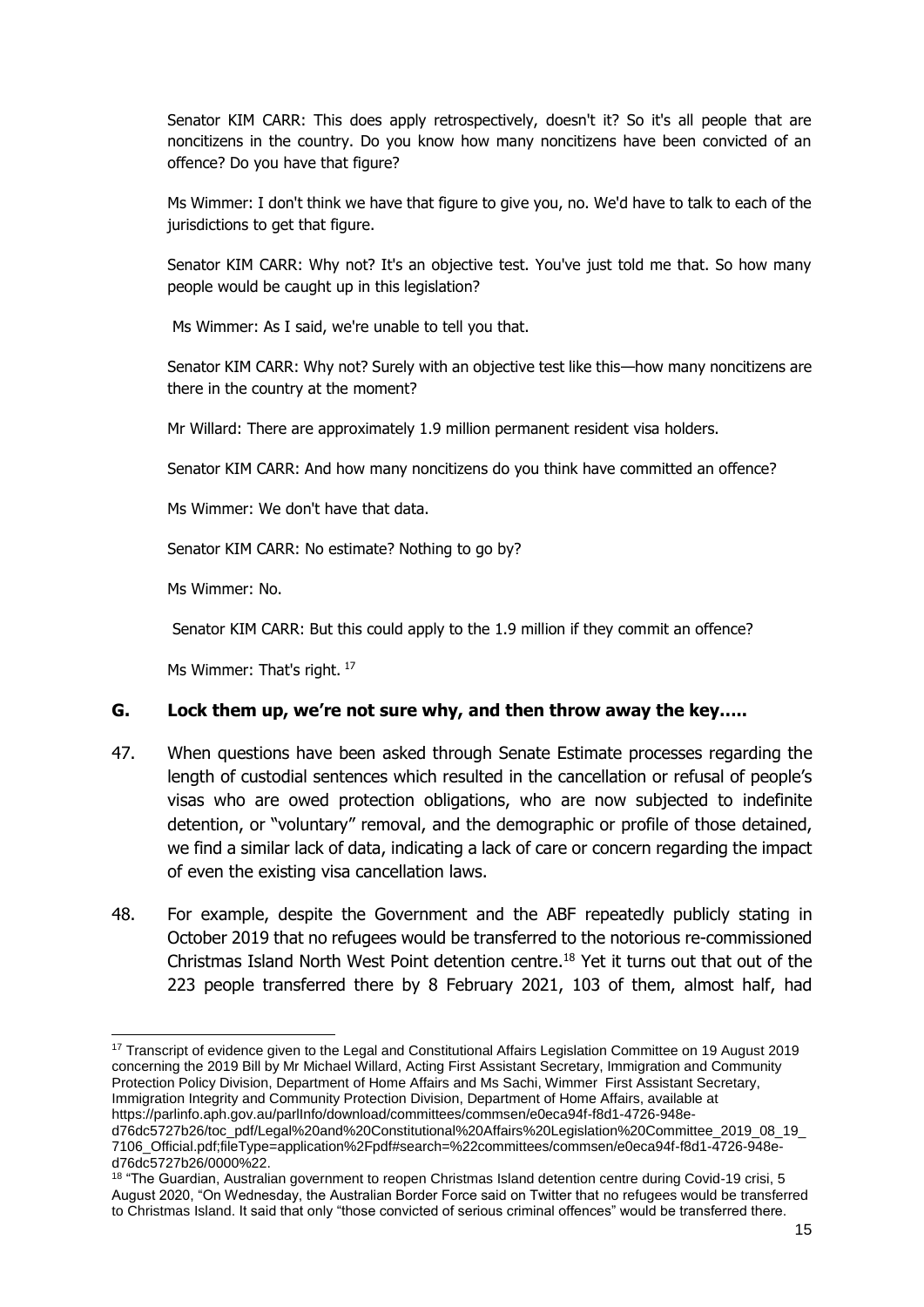protection or humanitarian visa cancelled or refused, meaning they were persons owed protection obligations.

- 49. The Government told the Australian public that the people transferred to Christmas Island "consists of those who have been convicted of crimes involving assault, sexual offences, drugs and other violent offences. This cohort is detained because of their risk to the Australian community."<sup>19</sup> Yet when a Senator asked about the custodial sentences served by these supposedly incurably dangerous non-refugees, it transpires that five refugees or protected persons indefinitely detained on Christmas Island had not even served a single day of a custodial sentence.<sup>20</sup>
	- 50. When asked for a breakdown of the length of custodial sentences served by the others owed protection held indefinitely out of mind and sight on Christmas Island, into brackets of less than 3, 6 or 12 month custodial sentence periods, the response provided was "Manual count required, unreasonable diversion of resources,"<sup>21</sup> indicating that no one has even bothered to record the sentences of these people who are supposedly such a high risk to the community that they must be indefinitely detained because the community will be unsafe if they are ever granted a visa. When asked the average period of time these men had already been held in immigration detention, the response provided was **780 days**. 22
	- 51. There is an absence of recorded data concerning the detained refugees' affected children and partners. When asked how many of these men owed protection, detained on Christmas Island, had spouses or children living on the Australian mainland, including Australian citizen or permanent resident children or partners, the answer provided was "This data is not available in a reportable format from Departmental systems."<sup>23</sup> In other words, no one even knows or cares about how many children or partners of these refugees have been impacted by existing visa cancellation and indefinite detention of refugees' policies.
	- 52. This provides clear evidence that the current system operates indiscriminately and without recording relevant information which would reveal the (unjust) impacts of existing visa cancellation processes upon the refugees and their families who are already experiencing deep suffering and injustice. The idea that four, five times more people, likely even more, may face such callous disregard for their rights if this Bill is passed, underscores the dangerous and reckless gamble with human lives represented by this Bill.

### **H. No utility or proper purpose of this Bill**

<sup>19</sup> ABF Statement regarding Christmas Island, 4 August 2020, https://www.abf.gov.au/newsroomsubsite/Pages/statement-christmas-island-04-08-2020.aspx.

<sup>&</sup>lt;sup>20</sup> Senate Question 2990, asked by Senator Kristina Keneally to the Minister representing the Minister for Immigration, Citizenship, Migrant Services and Multicultural Affairs, upon notice, on 08 February 2021,BE21-447, response to question 2(c).

<sup>&</sup>lt;sup>21</sup> Ibid, response to questions  $2(d)(e)$  and (f).

<sup>22</sup> Ibid, response to question 4.

 $23$  Ibid, response to  $2(a)$  and (b).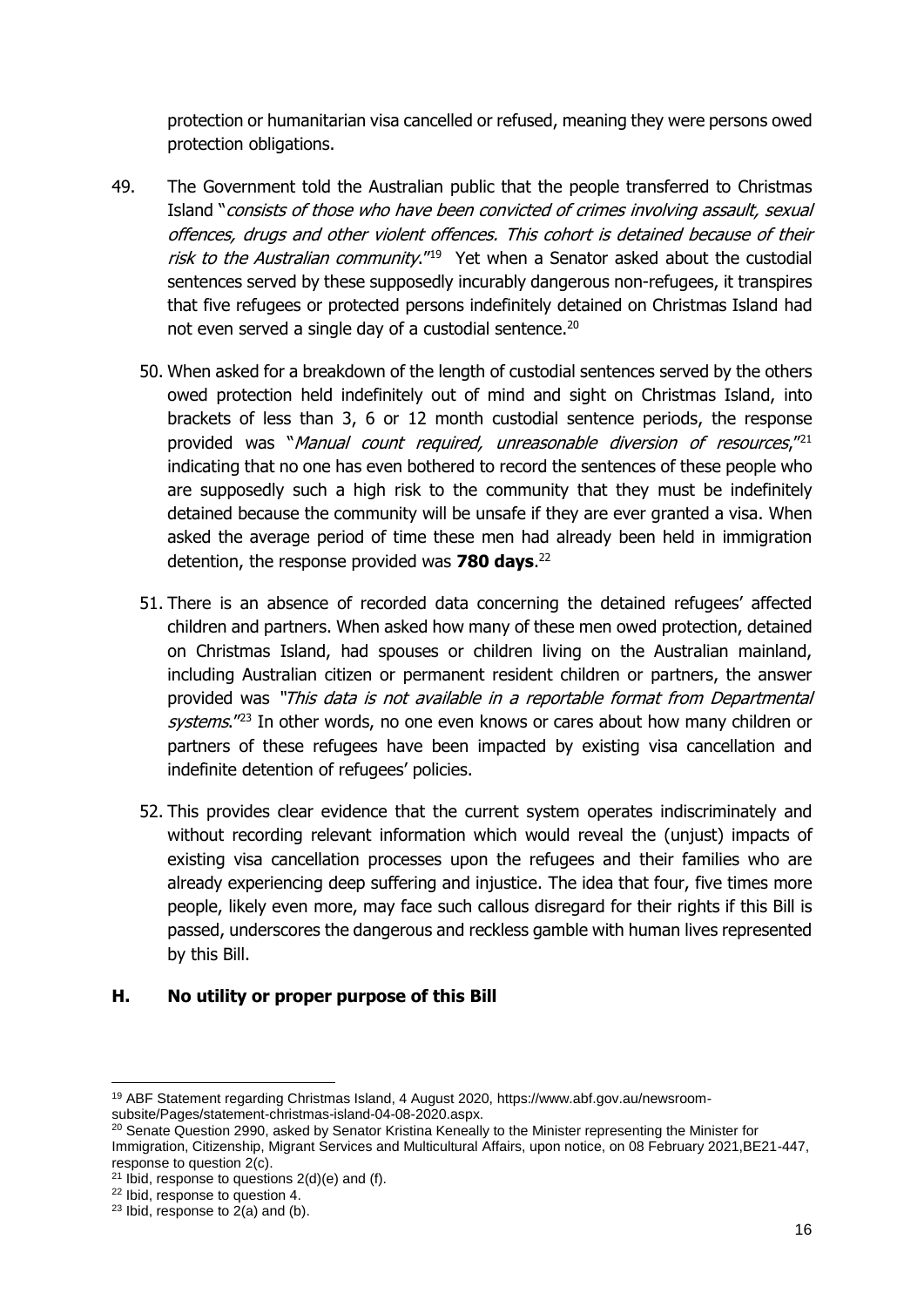- 53. The proposed Bill seeks to expand powers to cancel and refuse visas, including protection visas. The Explanatory Memorandum for the first iteration of the Bill revealed its true purpose being, "greater numbers of people being liable for consideration of refusal or cancellation of a visa".<sup>24</sup>
- 54. This version of the Bill is put forward on a different, dubious basis that it is necessary "to ensure that non-citizens who are convicted of certain serious offences, and pose a risk to the safety of the Australian community, do not pass the character test and may be appropriately considered for visa refusal or cancellation."
- 55. This is a misrepresentation. There is no utility in passing the Bill as it does not empower decision makers to do anything they cannot already do, as has been repeatedly demonstrated to the Government in numerous inquiries. There is no indication in the Explanatory Memorandum or elsewhere that existing cancellation and refusal powers are insufficient, or are in any way hindering the Government's ability to protect the Australian community.
- 56. Existing laws more than provide for cancellation of visas for serious offences, and unfortunately a great many other circumstances, as is evidenced by the high numbers, almost 10,000 visas cancelled or refused on s501 character grounds alone<sup>25</sup> since the mandatory visa cancellation provisions were introduced in 2014. We expect to see a further huge spike in numbers of this Bill is passed.
- 57. The concept of 'designated offences' as proposed by the Bill does not bring any criminal conduct within the scope of the character test which is not already covered. Decision makers are already empowered to consider cancellation or refusal in relation to any offence that would fall within the definition of 'designated offence.' For example:
	- Designated offences involving violence against a person could be covered by s 501(6)(a), (ba), (c), or (d);
	- Designated offences involving non-consensual conduct of a sexual nature could be covered by  $s$  501(6)(a), (ba), (c), (d), or (e);
	- Designated offences involving the breach of an order made by a court or tribunal for the personal protection of another person could be covered by s 501(6)(a), (c), or (d);
	- Designated offences involving the use or possession of a weapon could be covered by s  $501(6)(a)$ , (c), or (d);
	- Offences of aiding, abetting, inducing, or being knowingly concerned in the commission of a designated offence could be covered by s 501(6)(a), (b), (c), or (d).

<sup>&</sup>lt;sup>24</sup> Explanatory Memorandum, Migration Amendment (Strengthening the Character Test) Bill 2018, 10.

<sup>&</sup>lt;sup>25</sup> A total of 9790 visas were cancelled or refused under s501 of the Migration Act between 2014-2021. This does not include additional visa cancellations under s109, or 116 of the Migration Act. See

https://www.homeaffairs.gov.au/research-and-statistics/statistics/visa-statistics/visa-cancellation.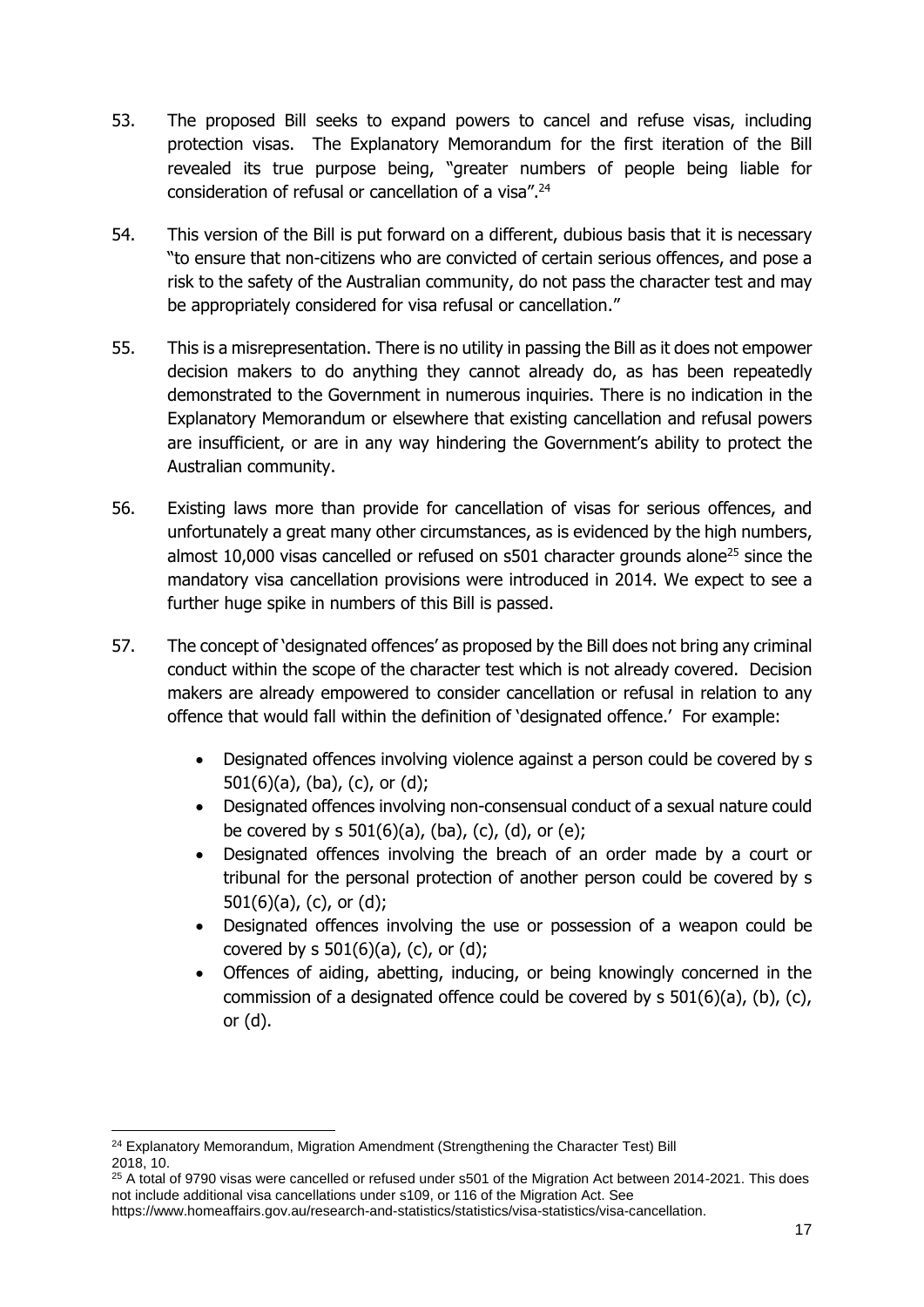- 58. The stated aim of the Bill is to provide grounds for non-citizens who commit serious offences to be considered for visa refusal or cancellation.<sup>26</sup> Such grounds clearly already exist.
- 59. In the absence of any identified need for expanded cancellation and refusal powers, and considering the Bill's inability to achieve its stated aims, we strongly echo the observation of the Scrutiny of Bills Committee that:

The committee notes that in light of the already broad discretionary powers available for the minister to refuse to issue or cancel the visa of a non-citizen, the explanatory materials have given limited justification for the expansion of these powers by this bill.<sup>27</sup>

# 60. **The truth is that this Bill will offer no increased protection to the Australian community, but it will result in many more people being unjustly indefinitely detained or at risk of being coerced into "voluntary" return to situations of persecution or other serious harm in breach of international legal obligations.**

- 61. There needs to be greater accountability for feeding false information to the public and to the Parliament that further visa cancellation powers are needed to protect community safety. This premise is completely false. Existing laws are not only sufficient to protect the community, they are already excessive and punitive, and in need of require urgent reframing to make them proportionate to an accurate depiction and balancing of risk to address the existing injustice they have created.
- 62. Given the Bill has no apparent utility, it can only be assumed that it has been re-tabled for political purposes, as a Federal election draws nearer and the Government campaigns on a 'tough on crime' platform at the expense of migrant and refugee communities. This is not a proper basis for the passage of law.

# **I. Impact on survivor-victims of family violence**

- 63. The physical elements of a 'designated offence' in the Bill include breach of 'an order made by a court or tribunal for the personal protection of another person'. This provision will most commonly, and is intended to, apply to intervention orders relating to family violence.
- 64. This provision highlights our existing concern that family violence has been weaponised to take full executive control of visa cancellation decisions, evidenced by the current approach taken, which frequently results in further harm and less effective protection for survivor-victims of family violence, in whose name these laws have supposedly been created.

2021, 1.

<sup>-</sup><sup>26</sup> Explanatory Memorandum, Migration Amendment (Strengthening the Character Test) Bill

<sup>27</sup> Senate Standing Committee for the Scrutiny of Bills, *Scrutiny Digest 18 of 2021*, 1 December 2021.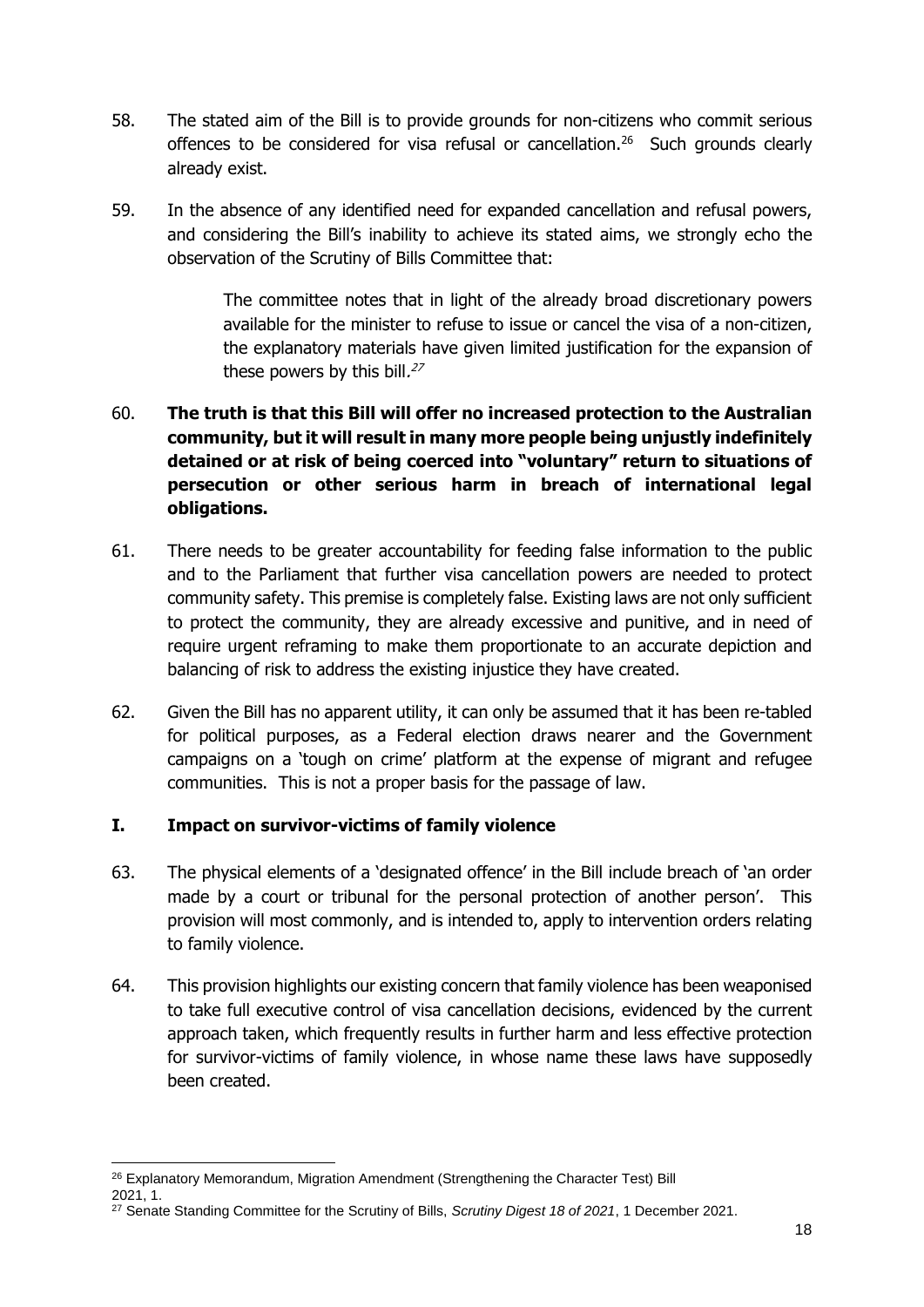- 65. We are very troubled by three circumstances concerning the impacts of visa cancellation on victim-survivors of family violence and note that some of these concerns also apply to victims of forced marriage. The first is where a person's visa is cancelled due to family violence offences, and where that triggers consequential cancellation of the survivor-victim's visa and dependent children. We are also troubled by circumstances where the victim-survivor of family violence provides clear and fully voluntary evidence of the harm it will do to them and children if the perpetrator's visa is cancelled, yet the visa is cancelled nonetheless. This scenario is frequently seen due to inadequate weight being given to the views of survivors of family violence in visa cancellation processes who do not want their partner or their children's father to be permanently separated. This concern also applies to victims of forced marriage, as clarified below. A further scenario of concern is where a victim-survivor of family violence is wrongly characterised by police as a family violence perpetrator, which, unfortunately, is not uncommon, and could then result in the victim-survivor being convicted of a designated offence and automatically failing the character test, no questions asked, resulting in a high risk their own visa is cancelled.
- 66. In short, we are very concerned that the visa cancellation framework does not provide adequate protection to victim-survivors of family violence, especially since the introduction of Direction 90 on 15 April 2021, which sets out the primary and other considerations and factors to be considered in deciding whether to cancel a visa. Paragraph 5.2 of Direction 90 includes the following statement:

In some circumstances, the nature of the non-citizen's conduct, or the harm that would be caused if theconduct were to be repeated, may be so serious that even strong countervailing considerations may be insufficient to justify not cancelling or refusing the visa, or revoking a mandatory cancellation. In particular, the inherent nature of certain conduct such as family violence and the other types of conduct or suspected conduct mentioned in paragraph 8.4(2) (Expectations of the Australian Community) is so serious that even strong countervailing considerations may be insufficient in some circumstances, even if the non-citizen does not pose <sup>a</sup> measureable risk of causing physical harm to the Australian community.

Then paragraph 8 sets out the primary considerations for decisions makers deciding whether to cancel a visa. The first of these is "protection of the Australian community from criminal or other seriousconduct." The second is "whether the conduct engaged in constituted family violence." Not only is this second to the fist primary consideration on protecting the Australian community, the framing of this consideration is notably silent in relation to any assessment of the seriousness of that family violence or the weight to be given to the input provided by survivorvictims of that violence.

67. While ostensibly Direction 90 is supposed to provide greater protection to victimsurvivors of family violence, in reality it more frequently achieves the opposite. There is a need to place greater weight in Direction 90 and in the visa cancellation process more generally, on the views and wishes of survivor-victims who do not want the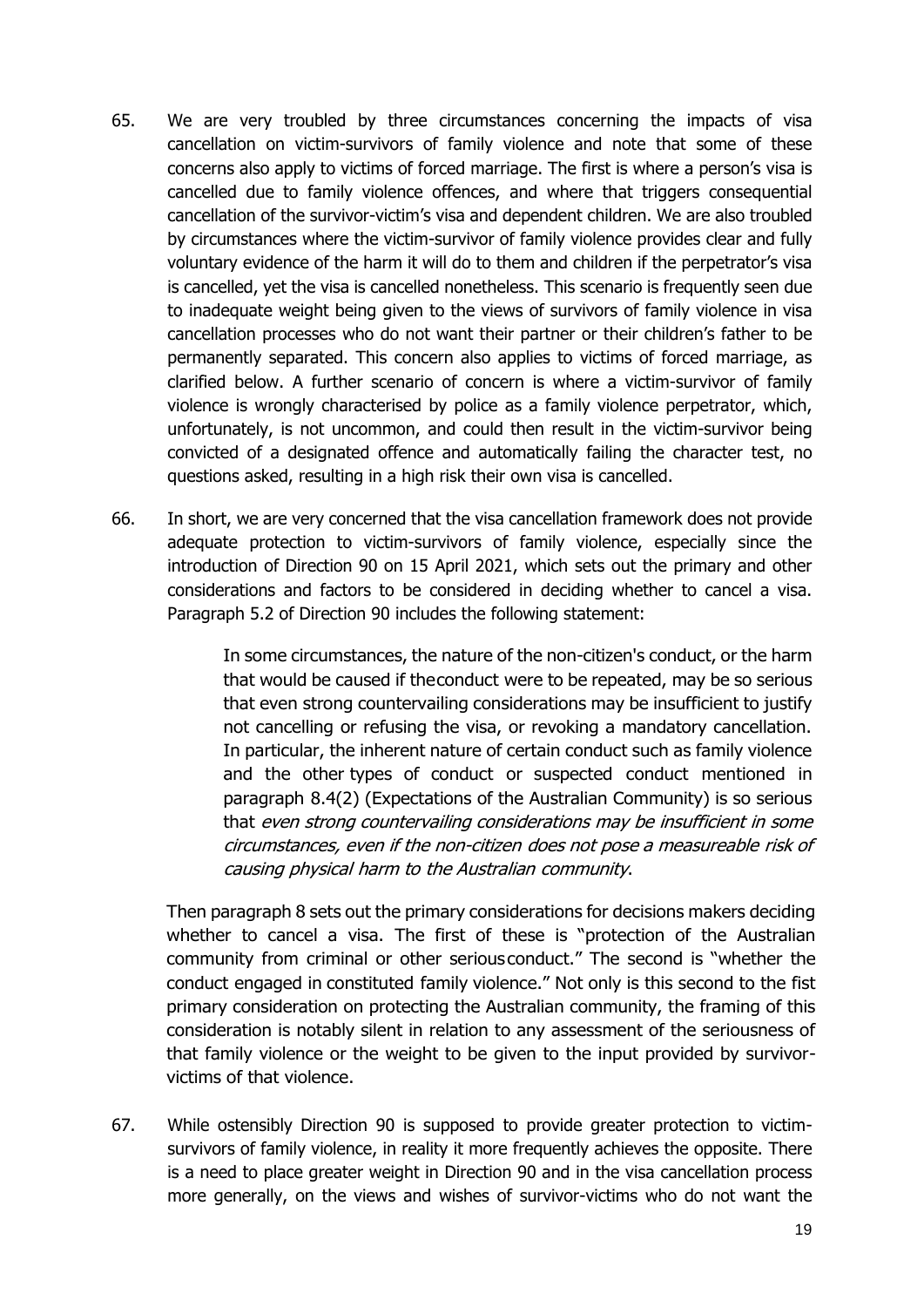consequence of cancellation of the perpetrator's visa to proceed, either for themselves or for children of the perpetrator. For many survivor-victims, removal of the perpetrator from Australia is experienced as further punishment of them, particularly where it forces separation of a couple in an ongoing relation or where it leaves the victim-survivor without material support or without parental support for the care of children. As stated by the Visa Cancellation Working Group:

Survivors' voices may be sidelined. Survivors may be subjected to paternalistic, disempowering and dangerous intervention in their lives and against their wishes. They may have little control over the outcomes and processes.<sup>28</sup>

68. Similar issues arise in relation to visa cancellation decisions arising from offending related to forced marriage, where visa cancellation threatens to achieve the opposite of protection and support for the victim. In our experience the first question asked of us by victims of forced marriage is whether family members may lose their visas if the force marriage arrangement is reported. This approach taken to cancelling the visas of family members, irrespective of the views of forced marriage victims, deters them from seeking help and is counterproductive. As stated by the Red Cross:

> Having to talk to the authorities and potentially risk their own family being prosecuted can be really daunting and scary, especially for young people," she says.

Many young people in or at risk of forced marriage tell us they don't want their families to get in trouble. They tell us that they just want to be listened to and for their families to understand why they don't want to get married.<sup>29</sup>

- 69. As also mentioned above, we are also very concerned by the impact of consequential visa cancellation for dependents of the primary applicant facing cancellation of their visa. Most often, the survivor-victim of family violence is the wife and/or child of the perpetrator. When families are present in Australia as visa holders, there is generally one primary visa holder (often the husband) and one or more 'dependent' visa holders (often a spouse and/or child). When a husband's visa is cancelled on account of family violence offences,<sup>30</sup> any 'dependents' will also have their visas cancelled. This means that a wife and child who have suffered family violence will have their visas cancelled and they will be removed from Australia together with the perpetrator.
- 70. **In our experience, this creates a perverse situation where survivor-victims of family violence are in fact punished for the violence committed against them.** It also creates a powerful disincentive for survivor-victims to report family violence, as the prospect of losing their visa and that of their children, or if they do not want the perpetrator's visa to be cancelled, deters survivor- victims of family violence from seeking the essential protection from violence that they need.

<sup>&</sup>lt;sup>28</sup> See Submission to this Inquiry by the Visa Cancellation Working Group, at 38.

<sup>29</sup> See Red Cross at https://www.redcross.org.au/news-and-media/news/more-support-for-victims-of-forcedmarriage

<sup>30</sup> Under s116 cancellation powers.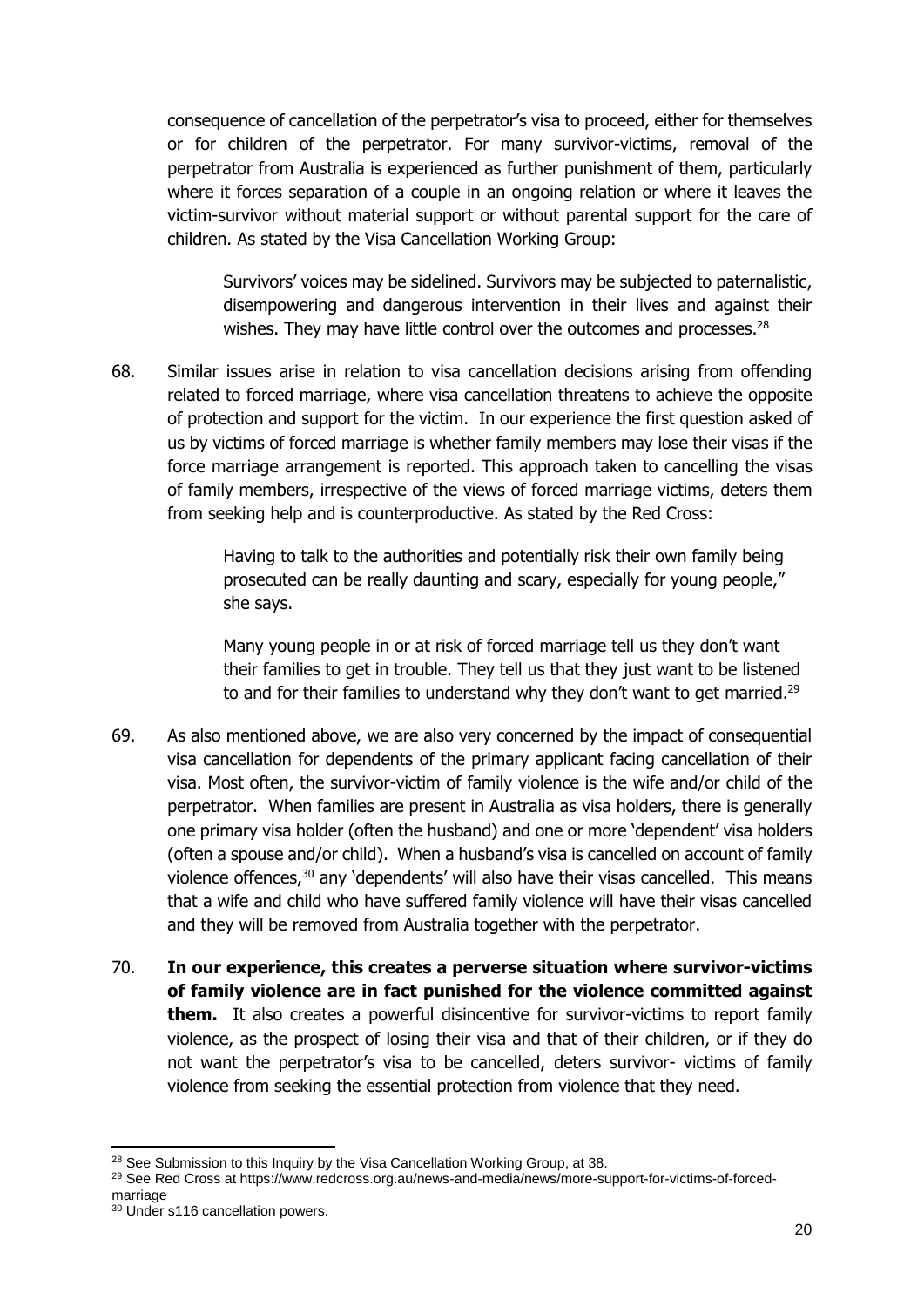- 71. This situation is completely out of step with other national initiatives to encourage reporting and use of available legal mechanisms to provide victims of family violence with effective protection. As advisors, we find ourselves unable to reassure victims of family violence that their migration status will not be disadvantaged because they have sought help and protection from family violence.
	- 72. We note with concern the inaccurate information provided on the Department's website providing assurances that "Visa holders experiencing domestic and family violence will not have their visa cancelled if their relationship breaks down because of domestic and family violence." <sup>31</sup> This statement is not accurate based on current provisions of the Migration Act, which provide for consequential visa cancellation under s140 of visas held by dependents of those whose visas are cancelled under s109, s116 and some other cancellation provisions of the Act, including due to family violence.
	- 73. This is not merely theoretical. We have had cases in our service where victims of family violence have reported family violence to the department or the police, which has resulted in the cancellation of their partner's visa (under s109 or s116 of the Migration Act) and the consequential cancellation of their own visas and that of their children, because they are dependents on the main visa holders visa and subject to consequential visa cancellation under s 140 of the Migration Act. This is foreseeable for those holding temporary visas, such as SHEV or TPV holders, owed protection obligations and who therefore have so much at stake if their visa is cancelled. It is very concerning to us that this FAQ misrepresents the law and does not address the possible risks of visa cancellation to some people who report family violence.
- 74. Specific provisions exist in the Act to protect affected family members who hold Partner category visas from losing their visa should their relationship break down due to family violence.<sup>32</sup> No such provisions exist for other categories of visas, including protection visas. If the Government had any genuine concern for victim-survivors of family violence, it would start by providing them with legal protection from adverse impacts on their own visa status. It chooses not to do so, but rather to use the issue of family violence to cancel visas, even where that will further harm the victim-survivors, in order to advance its main agenda, of cancelling as many visas as possible with as little scrutiny and accountability as possible.

# **J. Impact on children and young people**

- 75. We are further concerned about the impact of the Bill on children and young people, both in terms of children separated from a parent or other family member whose visa is cancelled, and also cancellation of the child's own visa, which can arise in a range of circumstances.
- 76. We note that under Direction 90, consideration of the best interests of affected children, is only the third primary consideration for visa cancellation, with protection

<sup>-</sup><sup>31</sup> https://immi.homeaffairs.gov.au/visas/domestic-family-violence-and-your-visa/how-we-can-help-you.

<sup>&</sup>lt;sup>32</sup> Provided the person can present sufficient evidence that family violence took place, and that the relationship has ended.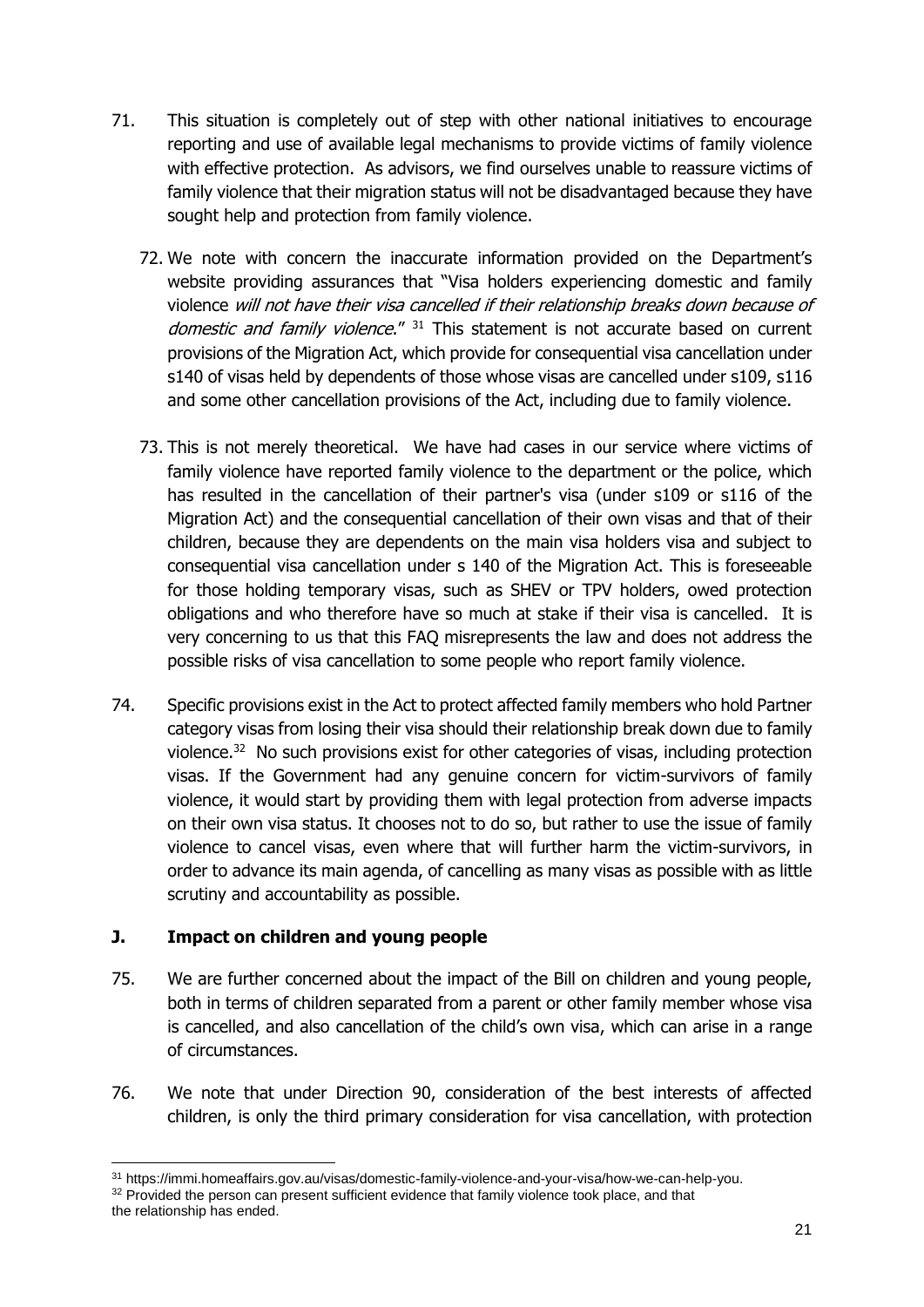of the Australian community given greatest weight and primacy in the test. In our submission, the best interests of children are not given sufficient weight in visa cancellation decisions, despite the obligation under the Convention on the Rights of the Child to ensure that affected children's best interests are given primacy.<sup>33</sup> Based on an analysis of 20 AAT s501 cancellation decisions as of 15 April 2021 involving affected biological children of the applicant facing visa cancellation, the set aside or success rate in these cases involving children facing permanent separation from their parent was only 20%, which is significantly lower than even the overall set aside rate being 33% according to the AAT Annual Report 2020/2021.<sup>34</sup>

- 77. If rates of visa refusal and cancellations increase, as well, potentially in their tens of thousands as a result of the Bill, it is inevitable that many more families will also be separated and many more children will in essence, lose their parent. In addition to the deficiency of Direction 90 in not giving adequate weight to the best interests of affected children, we note that this consideration is not protected at all in legislation and is left entirely to the discretion of decision makers. The entire Migration Act is completely silent as to the best interests of affected children, or their overarching right to family unity in migration decision making.
- 78. We also note that the further mechanism in this Bill for automatic failure of the character test, greatly increasing the likelihood of visa cancellation, does not differentiate between adults and children. We take no reassurance from the Minister's statement in the Explanatory Memorandum that refusal or cancellation of a child's visa on the grounds of committing a 'designated offence' would only occur in exceptional circumstances.<sup>35</sup>This statement has no basis in law or evidence. There is no requirement in the Bill, the existing Act, or decision-making guidelines for any 'exceptional circumstances' test to be satisfied before a child's visa can be cancelled. They are subject to the same decision making process as adults.
- 79. In fact, it appears that the initial Bill was motivated in part by a desire to cancel more children's visas. Jason Wood, then chairman of the Joint Standing Committee on Migration and contributor to the Bill, was reported as saying that "the no age restriction clause was necessary because a lot of Sudanese and other gang-related violence was being committed by youths aged under 18, particularly in Victoria.<sup>"36</sup> The same article refers to an incident of a 'home invasion' alleged to have been committed by persons of African appearance in their mid to late teens, about whom Mr Wood stated "these are precisely the sort of violent thugs I want deported."
- 80. This is not a sole incident. In March 2021 Peter Dutton, then the Home Affairs Minister, described the deportation of people following the cancellation of their visas, including that of a 16 year old boy, causing him to be separated from his Australian family, as

<sup>-</sup><sup>33</sup> See Article 3(1) of the Convention on the Rights of the Child (CRC).

<sup>34</sup> AAT Annual Report 2020-2021, 48

https://www.aat.gov.au/AAT/media/AAT/Files/Reports/AR202021/AR2020%e2%80%9321.pdf. <sup>35</sup> Explanatory Memorandum, Migration Amendment (Strengthening the Character Test) Bill 2018, 13.

<sup>&</sup>lt;sup>36</sup> Keith Moore, "Immigration Department will deport more sex offenders and violent thugs under new visa law", *Herald Sun,* 22 October 2018.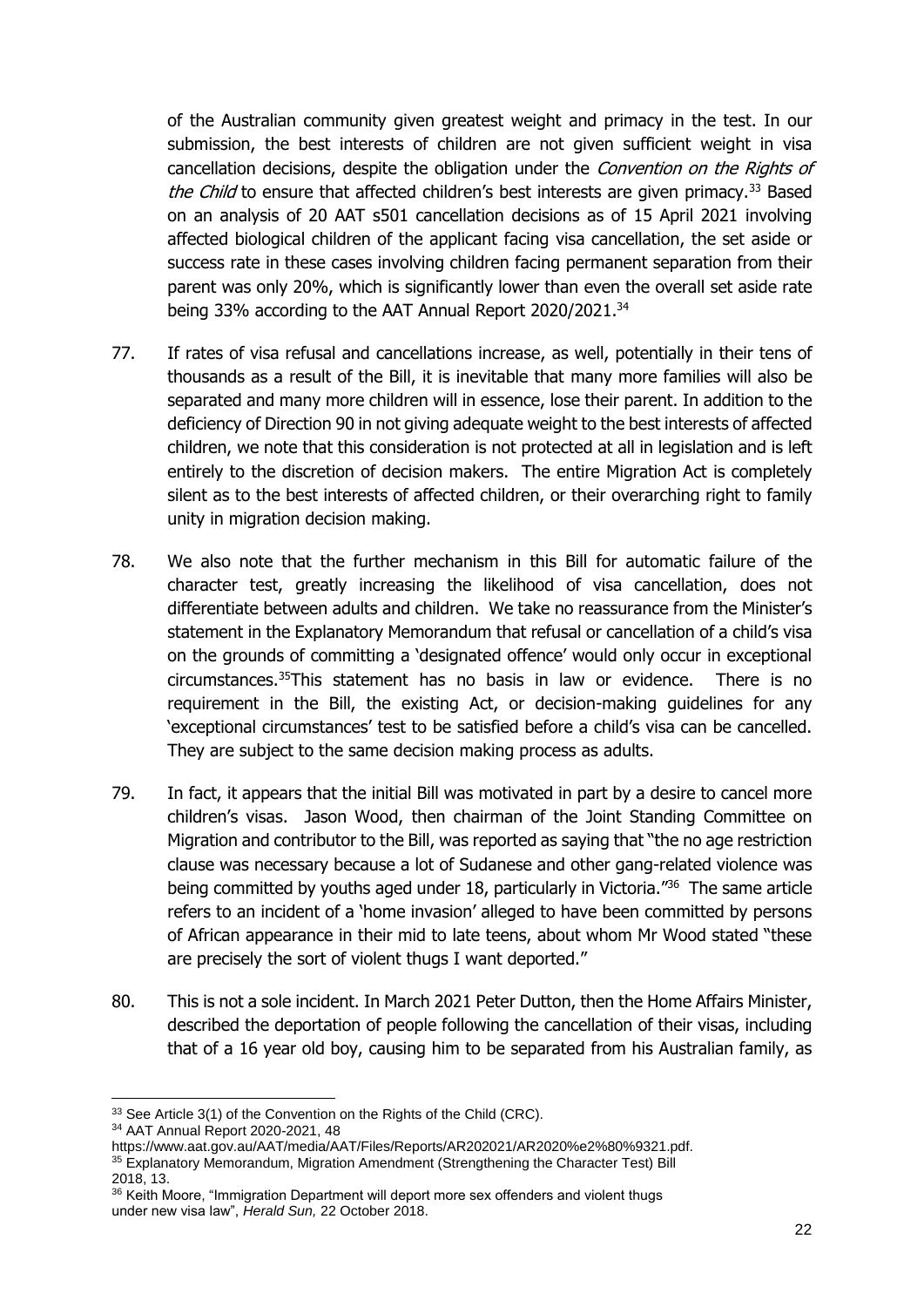"taking the trash out."<sup>37</sup> This derogatory language, especially from a Minister with carriage of law-making in this area, belies a social hostility and complete lack of respect and concern for people impacted by visa cancellation laws, including children, which is extremely concerning.

- 81. The arbitrary concept of 'designated offences' as proposed by the Bill will disproportionately impact children and young people. Children are more likely to receive lower sentences for criminal convictions and will generally only receive custodial sentences as a last resort. However, under the Bill, such sentencing considerations will not be taken into account and children will be exposed to visa refusal or cancellation and potentially unaccompanied deportation.
- 82. This applies equally to other vulnerable people who may be experiencing homelessness, poor mental health or substance addiction, who receive lower sentences on account of their special circumstances but will be nonetheless exposed to visa refusal or cancellation.
- 83. Through our involvement with the Visa Cancellation Working Group, we are aware of a significant number of cases involving minors whose own visas have been cancelled. Many face such despair in their situations that they self-select for removal and permanent separation from their families, rather than remain in indefinite detention.
- 84. In our submission, all children should be exempt from any visa cancellation, including later cancellation based on conduct occurring when they were under 18 years old. Cancelling children's visas, means detaining them, and this must be avoided given the known harm it does to the physical and mental health of young people.<sup>38</sup> Children's best interests should be carefully assessed and given primacy in the visa cancellation framework, alongside their right to be accorded family unity and protected from permanent separation from members of their family.
- 85. We refer again to our concerns regarding the political motivations behind this Bill and denounce the Government's reprehensible vilification of refugees, especially African communities, and youth. Our Government should be devoting resources to rehabilitation, education and support for all young offenders, particularly where they have been exposed to violence and trauma as children. We urge the Committee not to expose children, victims of domestic violence and other vulnerable people to these proposed amendments which will disproportionately impact their fundamental rights.

### **K. Foreign convictions**

-

86. The definition in the Bill of a designated offence includes offences against a law in force in a foreign country (Foreign Convictions) qualified only by the need that had the

<sup>&</sup>lt;sup>37</sup> Minor deported to New Zealand under Australian program Peter Dutton described as 'taking the trash out', 15 March 2021, https://www.theguardian.com/australia-news/2021/mar/15/minor-deported-to-new-zealand-underaustralian-program-peter-dutton-described-as-taking-the-trash-out.

<sup>38</sup> See Australian Human Rights Commission National Inquiry into Children in Detention: The Forgotten Children: National Inquiry into Children in Immigration Detention, 2014. https://humanrights.gov.au/our-work/asylumseekers-and-refugees/publications/forgotten-children-national-inquiry-children.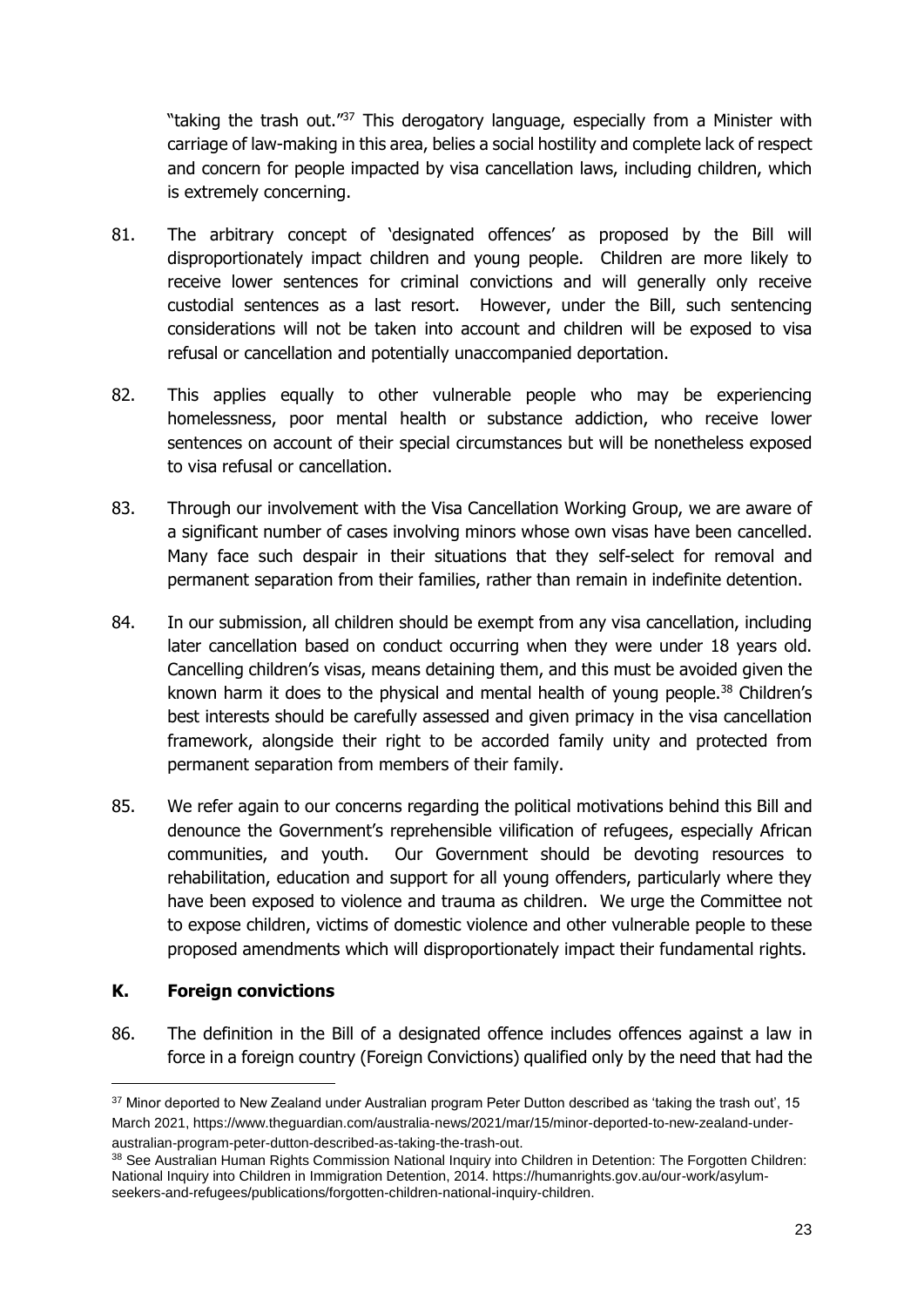act constituting the offence been in Australia, a sentence of two or more years would have been available to the court.

- 87. The inclusion of Foreign Convictions as a ground to refuse or cancel a visa raises serious concerns. Criminal justice systems in foreign countries, including the investigation and prosecution of offences, are often not of an equivalent standard to the Australian criminal justice system. These differences are due to a range of factors including limited resources available to governments, lack of access to legal representation, and fewer checks and balances within government institutions which can enable greater corruption in a country's police force and judiciary. Whilst some of these factors also affect the Australian criminal justice system, these issues often have a greater impact in developing nations, including countries from which people seek asylum. As such, a Foreign Conviction should not automatically impugn a person's character and be considered with the same weight as a conviction under the Australian criminal system.
- 88. Further, many persons who seek asylum in Australia are fleeing political persecution in their countries of origin, where they have been framed or targeted and wrongly convicted of criminal offences. Such people would be unduly punished if the basis of their protection claim could be relied on by the Australian government to refuse or cancel their protection visa. This would result in an extremely unfair outcome, and would discourage people seeking asylum from disclosing the full extent of their protection claims on account of the risk of visa refusal. People seeking asylum already face many barriers to fully expressing their protection claims, including mental health issues and fear of authorities, and this amendment would add yet another barrier.
- 89. We note that the existing character test in s 501 of the Migration Act already captures convictions in a foreign country for child sex offences, genocide, war crimes, crimes against humanity, torture, slavery or other crimes of 'serious international concern'. It also captures those who are the subject of an Interpol notice.
- 90. The Bill further provides that the law in the Australian Capital Territory (ACT) should determine whether a Foreign Conviction warrants the refusal or cancellation of a visa. This involves assessing whether the offence resulting in the Foreign Conviction would be an offence in the ACT and if the penalty in the ACT attracts a maximum penalty of at least two years imprisonment.
- 91. It is arbitrary for criminal legislation in the ACT to be the benchmark to determine whether a Foreign Conviction justifies the refusal or cancellation of a visa. As each State and Territory in Australia has its own criminal legislation, it is possible that a Foreign Conviction may be an offence in the ACT whilst not being an offence and/or having a different penalty in other Australian States and Territories. The Explanatory Memorandum for the Bill states that this provision was included to ensure that "an offence that is considered a designated offence is an offence that is equal to an offence that would be considered a serious crime in Australia". However, for the reasons outlined above, the inclusion of this provision will not ensure the envisaged outcome and will result in unfair and inconsistent consequences.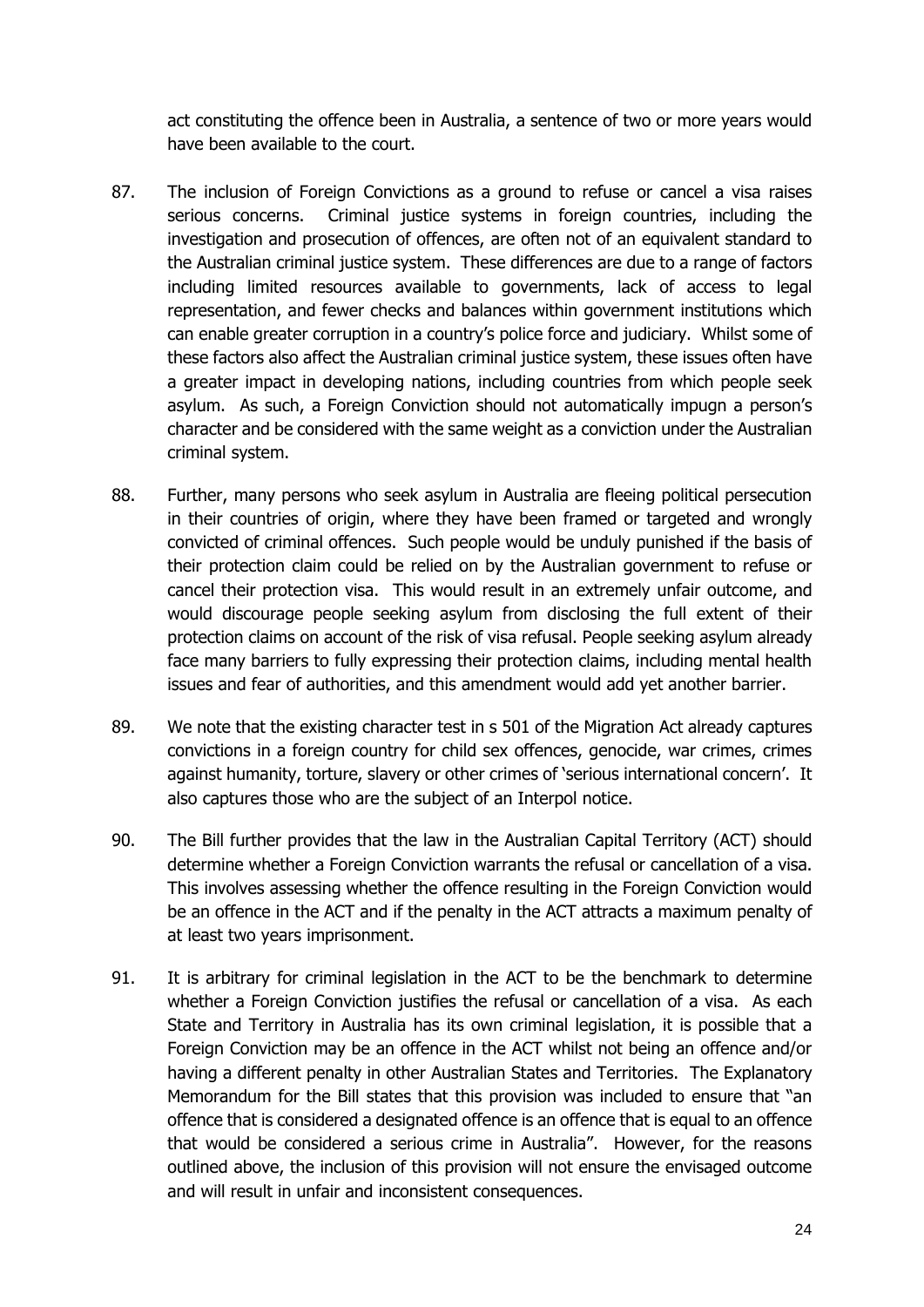### **L. Poor drafting**

- 92. We are concerned that the current drafting of the Bill and the definitions of 'designated offence' contained in clauses 4 and 6 of the schedule of amendments are unclear and may create confusion.
- 93. It appears from paragraph 20 of the Explanatory Memorandum that a 'designated offence' is intended to be one which satisfies both the conditions set out in (a), being the physical elements of the offence, and either one of the conditions in (b) or (c), being the maximum sentence elements. As currently drafted, the Bill is easily interpreted as creating a 'designated offence' for any offence which satisfies either (a), (b) or (c) alone. This would clearly capture a vast array of minor and non-violent offences which have a maximum sentence of two years imprisonment or more but do not include the specified physical elements.
- 94. To avoid confusion the Bill ought to state that a designated offence is an offence against a law in force in Australia, or a foreign country, in relation to which **both** of the following conditions are satisfied. The maximum sentence elements in subsections (b) and (c) ought to be subsumed as alternate limbs of one condition (b). Thus, a designated offence should be required to satisfy both condition (a) and (b)(i) or (b)(ii).
- 95. We submit that the lack of clarity in the current drafting is further reason that the Committee should recommend the Bill not be passed.

### **M. Retrospective application**

- 96. We draw the Committee's attention to clause 7 of the schedule of amendments in the Bill, which provides that the new requirements of the character test are intended to apply to visa applications submitted prior to the commencement of the Bill, and to offences committed before that date.
- 97. We submit that this retrospective application undermines the rule of law and creates legal uncertainty for visa applicants, who should be able to trust that their applications will be assessed in accordance with the law as it stands at the time of their application.
- 98. It is also unjust to apply the new character requirements to offences committed prior to the commencement of the concept of a 'designated offence.' This would result in visa holders who may have lived in Australia for decades and received a fine or minimal sentence for a 'designated offence' many years ago, become suddenly liable to visa cancellation, regardless of the fact that they could not have predicted their actions may result in visa cancellation at the time. We submit that this is an unacceptable outcome.

# **N. Double punishment**

99. As stated above, character cancellation and refusals have increased drastically recent years. The ASRC rejects the notion that the visa cancellation and refusal regime should be used as a secondary method for punishing those who have already been punished by the criminal justice system.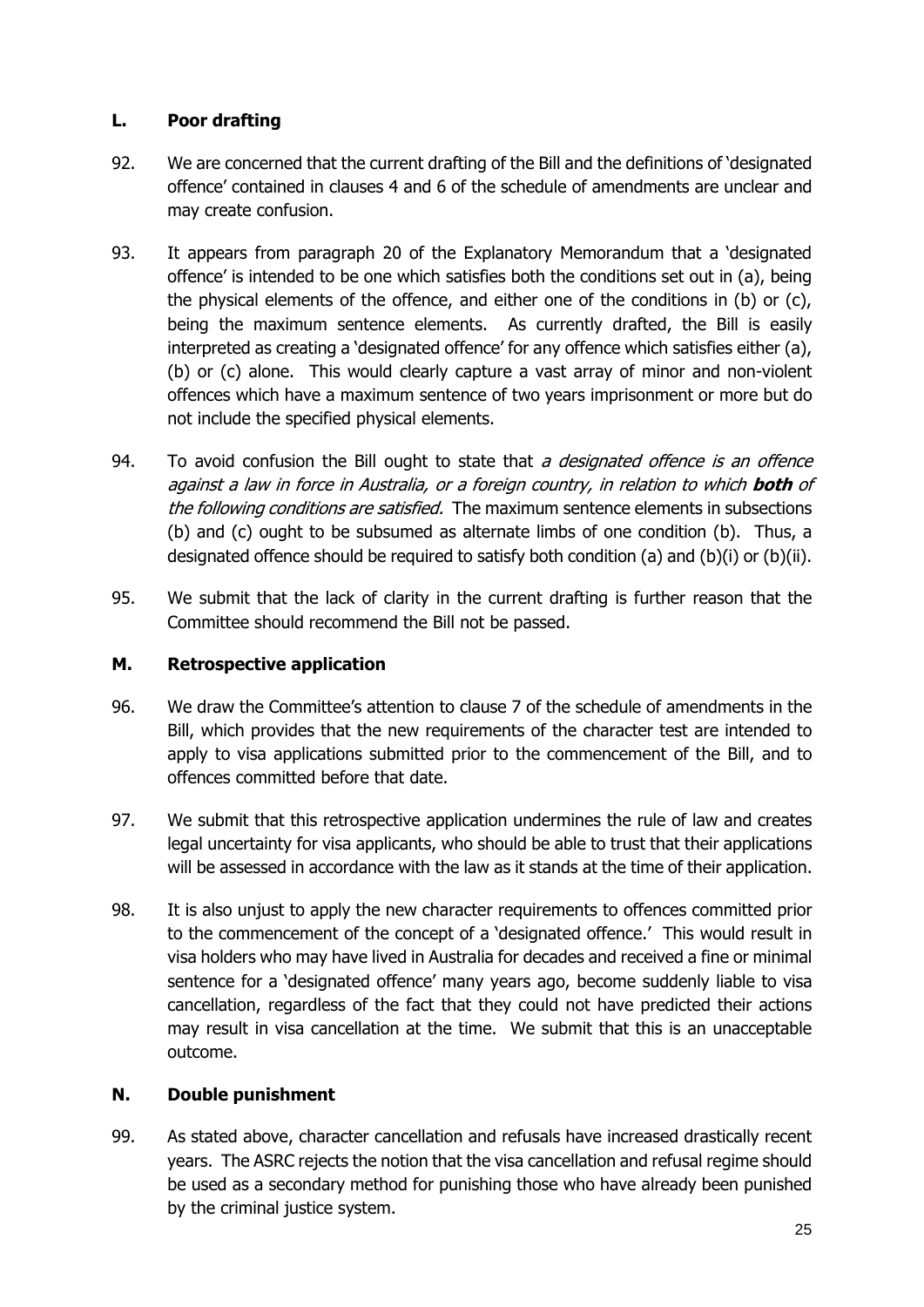- 100. People subject to visa cancellations have often been living in Australia for many years. They often have children, families and other strong community ties in Australia. For many, Australia is all they have ever known, and they may have no living relatives in their countries of birth.
- 101. It is also frequently the case that criminal offending is driven by circumstances which arose in Australia, such as homelessness, substance addiction, or poor mental health. Australia cannot ethically wash its hands of those who are Australian in all but formal status, and have been affected by circumstances arising in our society.
- 102. People convicted of crimes serve their sentence in the form of fines, imprisonment or other court order. Visa cancellation or refusal should not be used as a secondary punishment, particularly in the case of refugees and people seeking asylum, where that second punishment may amount to life imprisonment in the form of indefinite detention, or *refoulement* to face death or serious harm.

### **O. Recommendations**

103. **Recommendation 1:** We submit that the Committee should recommend that the Bill not be passed in its entirety. The impact on refugees, women, children and other vulnerable persons cannot be justified in circumstances where the proposed amendments add nothing to the existing legislative regime. The Government should not be permitted to use the visa refusal and cancellation regime as a political tool to promote a 'tough on crime' agenda or to scapegoat refugees and migrants.

We make the further recommendations regarding the existing visa cancellation or refusal regime:

104. **Recommendation 2**: Establish criminal court oversight of decisions regarding whether a visa holder who has completed a custodial sentence remains an unacceptable risk to community safety.

Where a court finds this to be the case, subject all ongoing detention of that person to regular court review of the need for their continuing detention to maintain community safety. A court finding that a person no longer presents an unacceptable risk to community safety should trigger automatic restoration/grant of that person's visa where it has been cancelled or refused on character grounds, and their release from detention.

105. **Recommendation 3:** Ensure that all people held in detention having completed their sentence have access to a full suite of rehabilitation and support programs, including for drug and alcohol abuse, anger management etc and are provided with opportunities to demonstrate that they present no risk to community safety under controlled conditions, such as by utilising existing alternatives to closed detention, including community detention options with monitoring.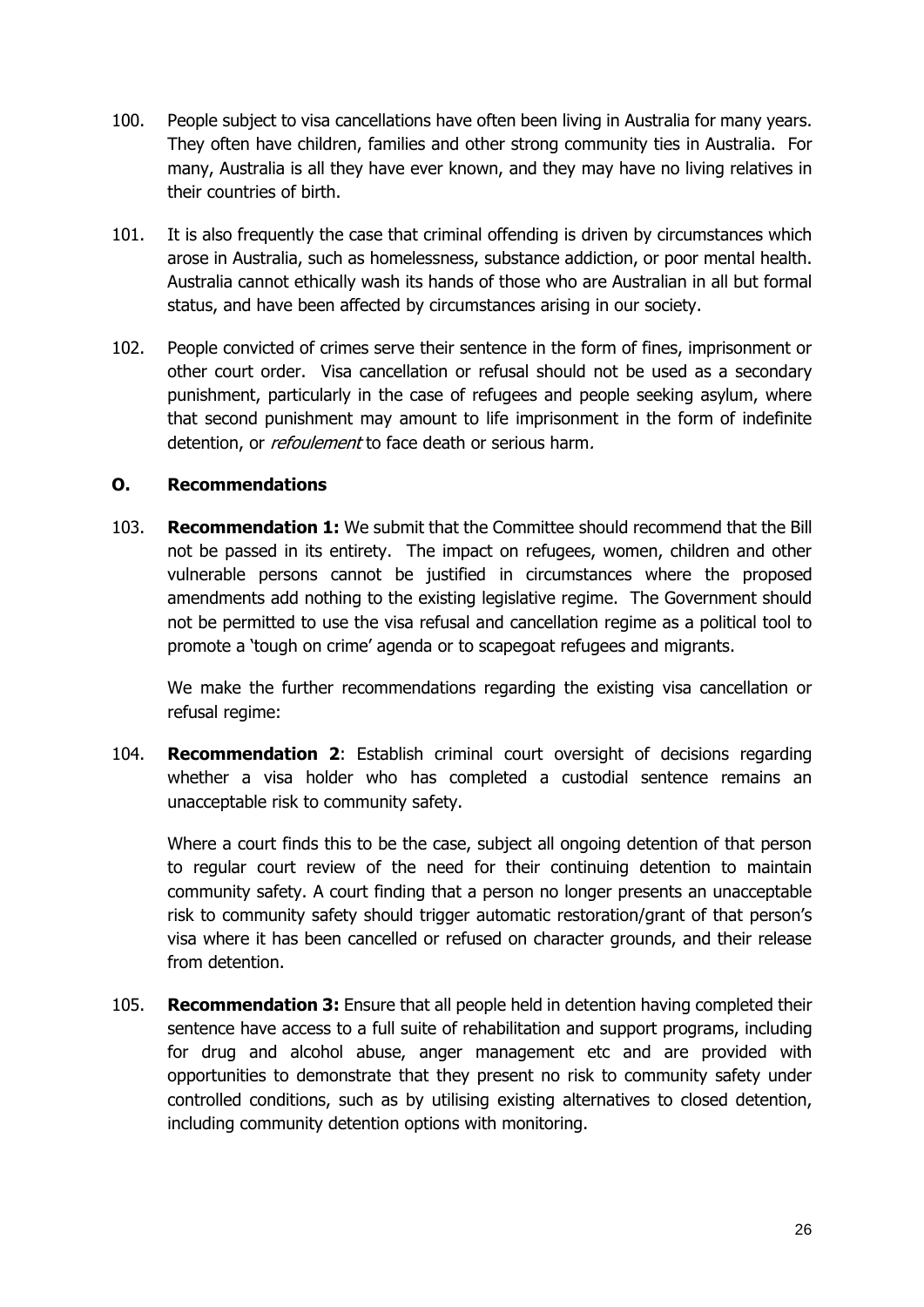- 106. **Recommendation 4**: Review s 501 visa cancellation/refusal powers in their entirety based on independent assessment of whether these provisions serve any legitimate purpose in ensuring community safety and at minimum
	- Repeal s501Aand s501BA of the Migration Act allowing the Minister to set aside decision of the AAT or remove review rights to the AAT.
	- Repeal s 500(6L)(c) of the Migration Act requiring that if certain character-related decisions are not made by the AAT within a period of 84 days, the applicant automatically loses their case.
	- Amend s 503A(2)(c) of the Migration Act to compel the Minister to provide relevant information to the Courts and Tribunal, and for regular natural justice standards to comment on adverse information, be applied.
	- Provide a clear definition of "character"
	- Remove mandatory cancellation provisions and replace them individualised assessment of all relevant circumstances in decisions to cancel or refuse visas on character grounds.
- 107. **Recommendation 5**: Repeal s 197C of the Migration Act in its entirety requiring no regard to be given to Australia's non-refoulement obligations and allowing for the indefinite detention of refugees and others owed protection but only where there is a current protection finding.
- 108. **Recommendation 6:** Exempt children from their visas being cancelled. Where children are impacted by the cancellation of their parent's visa or another close relative, enact provisions which require their best interests and right to family unity to be given primacy in the legal framework and also amend Direction 90 accordingly.
- 109. **Recommendation 7:** Repeal all provisions which cause consequential cancellation of the visas of dependents to provide survivor-victims of family violence and their children with legal protection from cancellation of their own visas.
- 110. **Recommendation 8:** Elevate to a primary consideration under Direction 90 consideration of the views of survivor-victims of family violence or forced marriage who oppose the cancellation of their family member's visa.
- 111. **Recommendation 9:** Improve the fairness of General Division reviews of visa cancellation/refusal decisions on character ground including:
	- Amend s 69(1) of the AAT Act to require the Attorney General to provide funds for legal assistance for every person seeking review of a visa cancellation/refusal decisions before the General Division of the AAT.
	- Ensure that Directions are made in General Division visa cancellation/refusal maters for:
		- a. Every applicant to attend their General Division hearing in person and ABF be required to make such arrangements, including for persons detained at Christmas Island.
		- b. Every applicant be entitled to continuity in their place of detention in the 90 days prior to their hearing, except where the transfer is with the